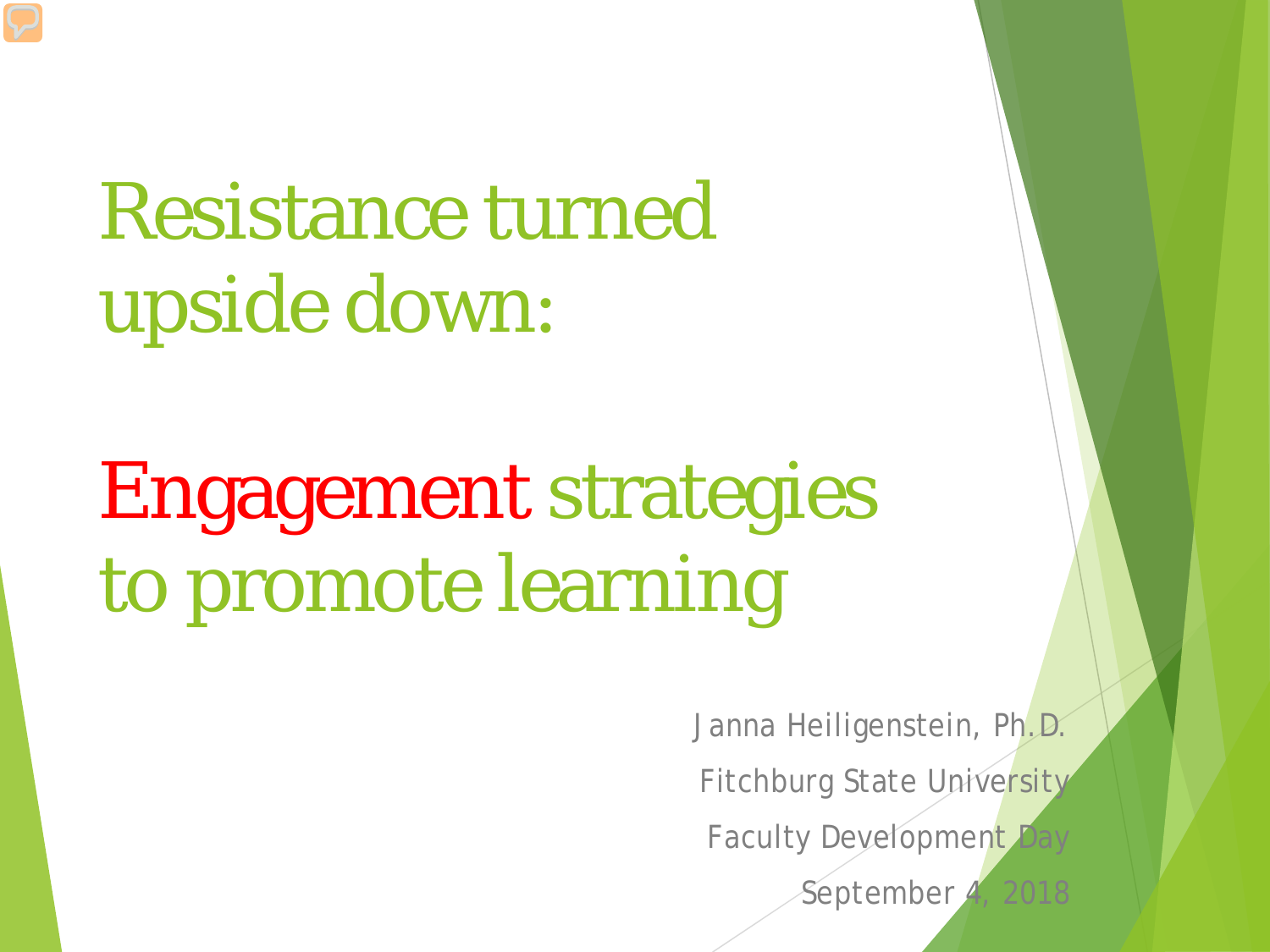#### Goals:

- 1.To have fun
- 2.To turn-upside down our views on "resistant" students
- 3.Owning the 50% factor-- accepting responsibility for creating engaging learning opportunities for all students
- 4.Gain strategies to do #4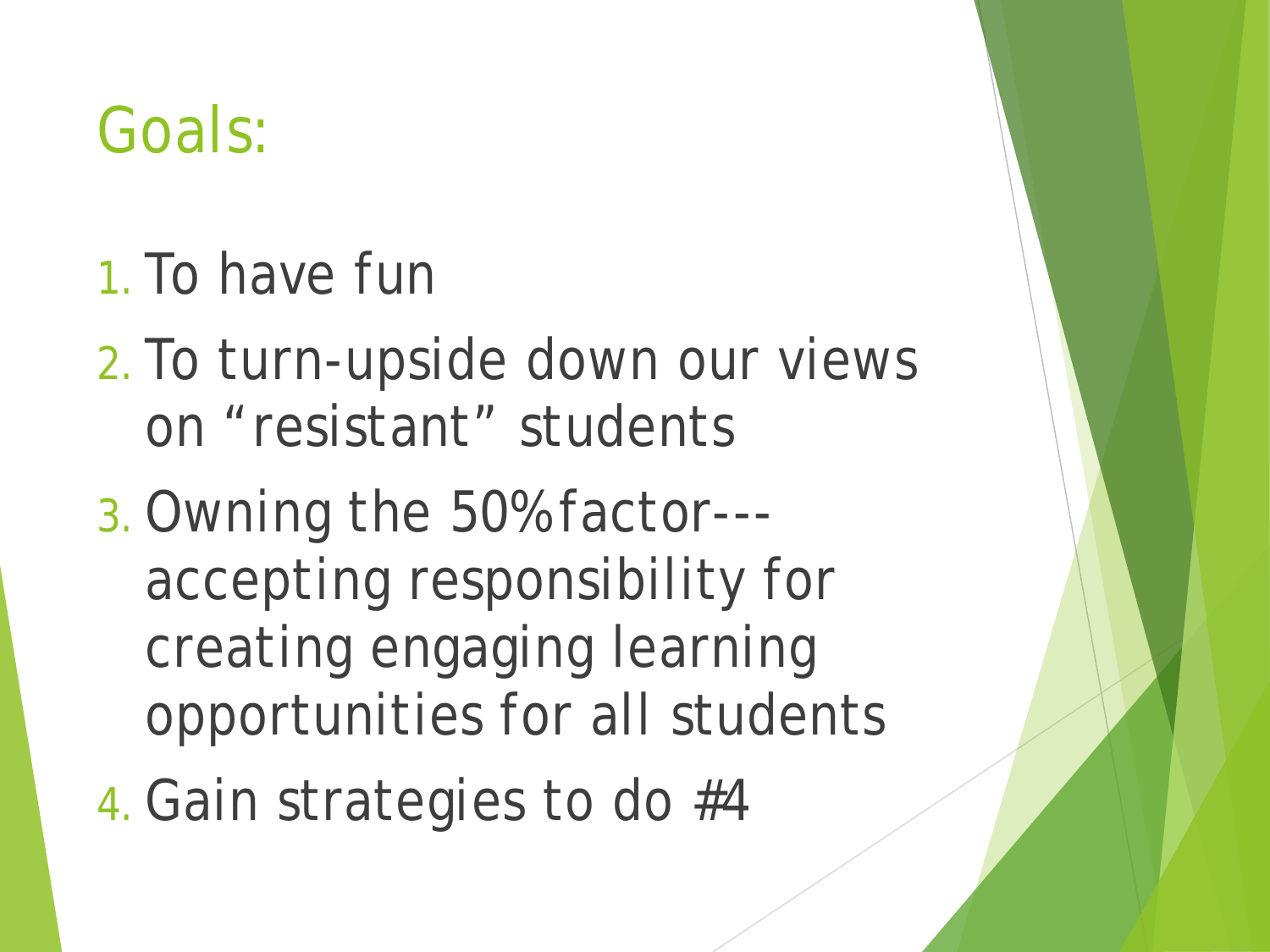## Line Up Activity

Question:

- How many muscles are there in an elephant's trunk?
- **Line up based on your guess**
- **Pair up with someone you don't know to compare answers**
- **Realign after conversation**

http://www.cs.cmu.edu/~bingbin/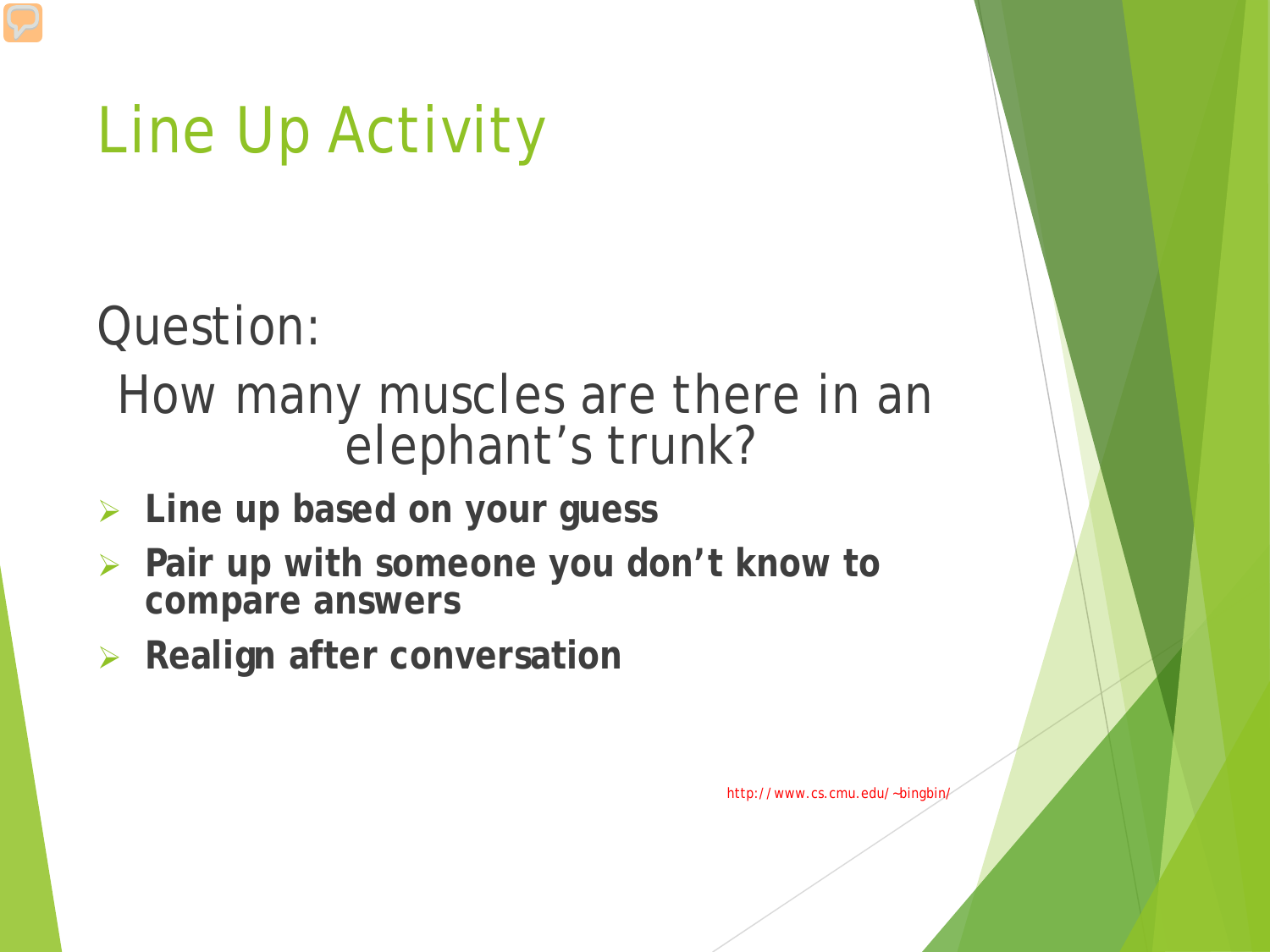To promote engagement and learning we need:

**As Individuals:** 

**Positive Relationships Competency Autonomy**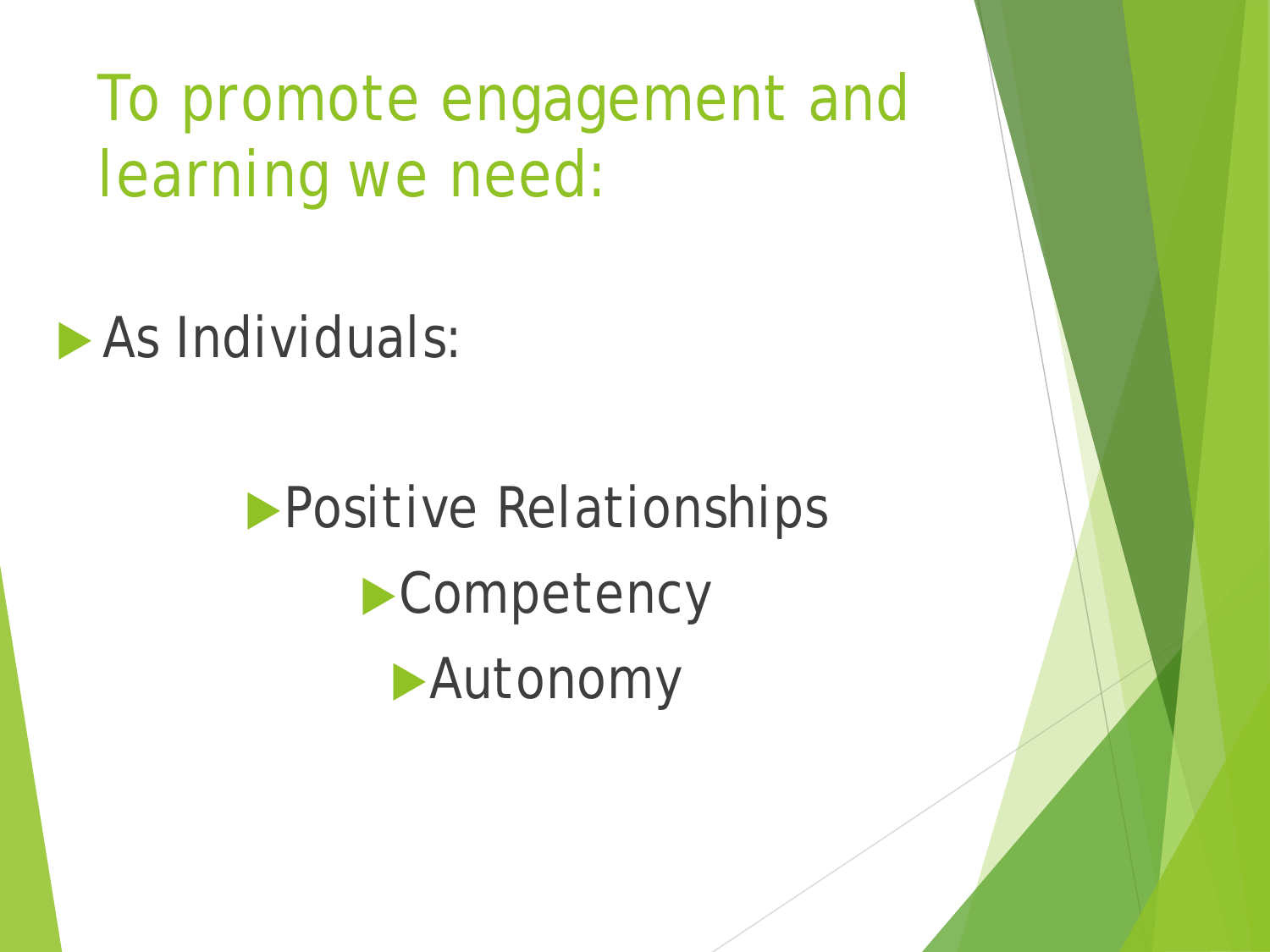#### To promote engagement and learning we need:

#### As Learners:

- Connections (background knowledge, vocabulary, experiences)
- ▶ Choice (learning style, assessment, product, etc.)
- TALKing/sharing/collaborating (positive relationships)
- Modeling and "rules of the game"
- Summarizing and teaching others helps us internalize our learning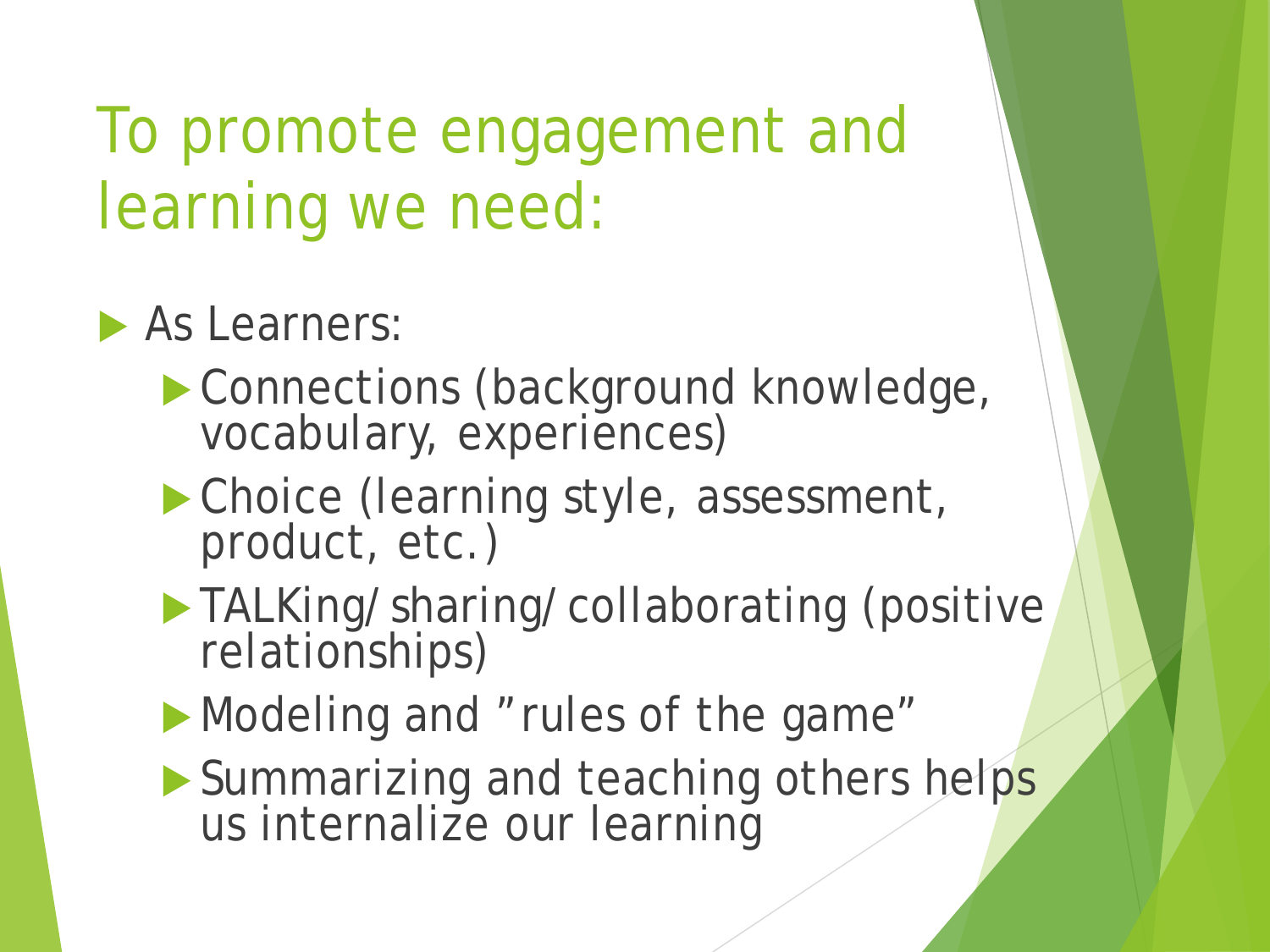# Goals of *Classbuilding*

- Meet and greet others
- Promote liking and respect for everyone
- Provide an interactive, non-threatening environment that creates mutual respect and promotes self-esteem

**TALKING TO** 

STANDING

**OTHERS**

- Keep students active and energized
- Makes learning environment fun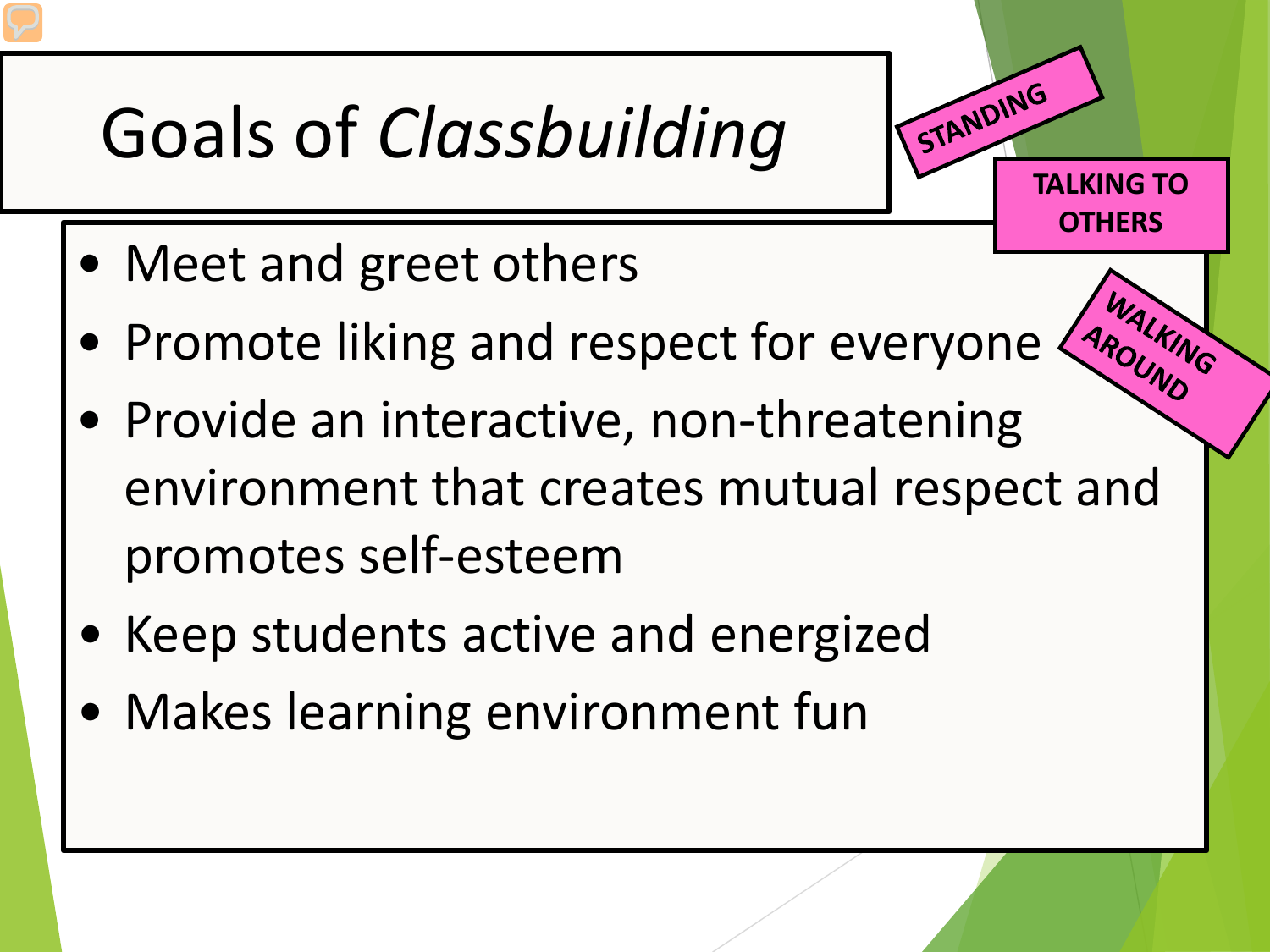"Classbuilding is the process by which a room full of individuals with different backgrounds and experiences becomes a caring community of active learners."

#### Spencer Kagan

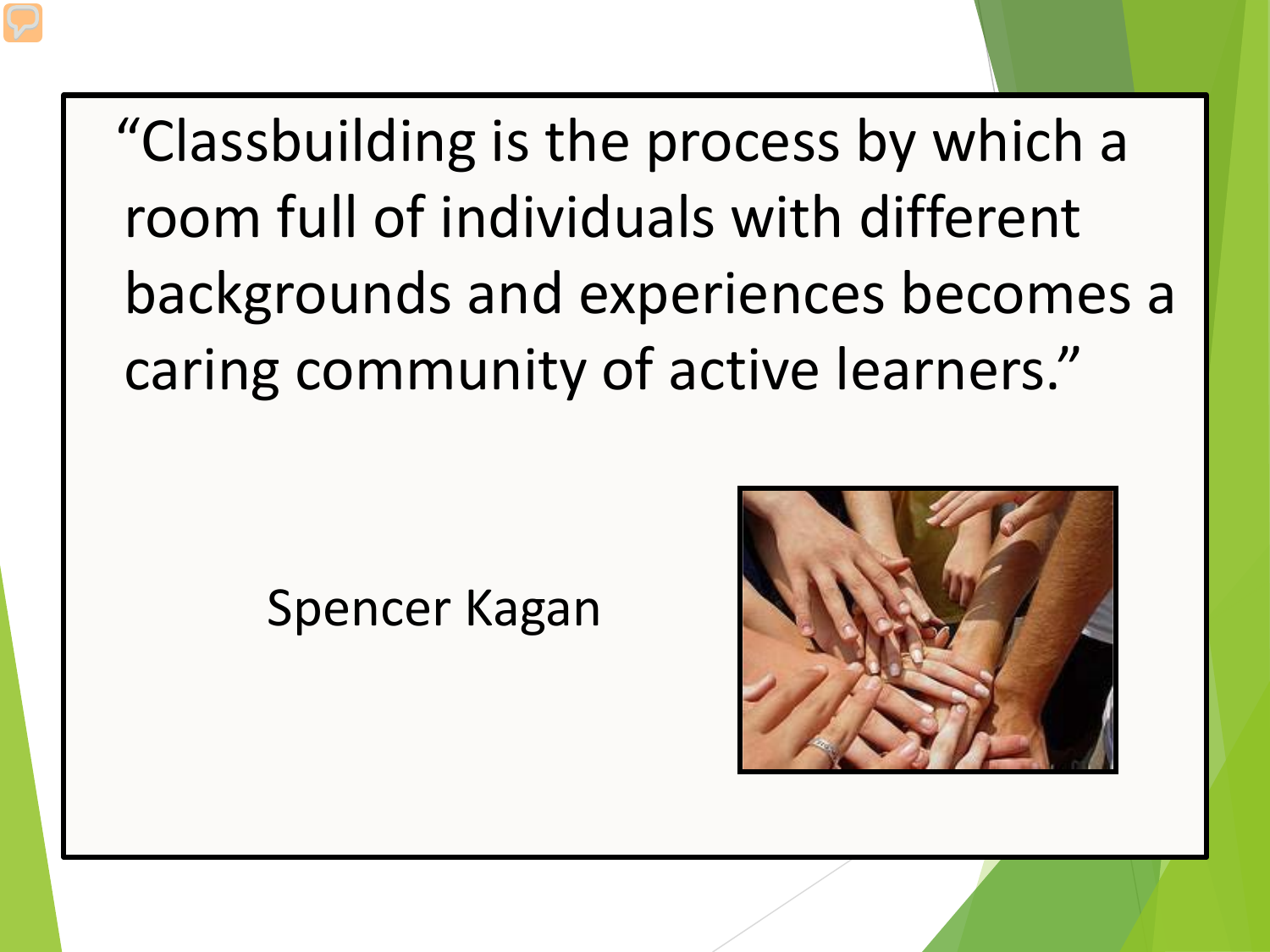## **COMMON THREADS**



 Come up with at LEAST 5 things that EVERYONE has in common.

 Record your results creatively.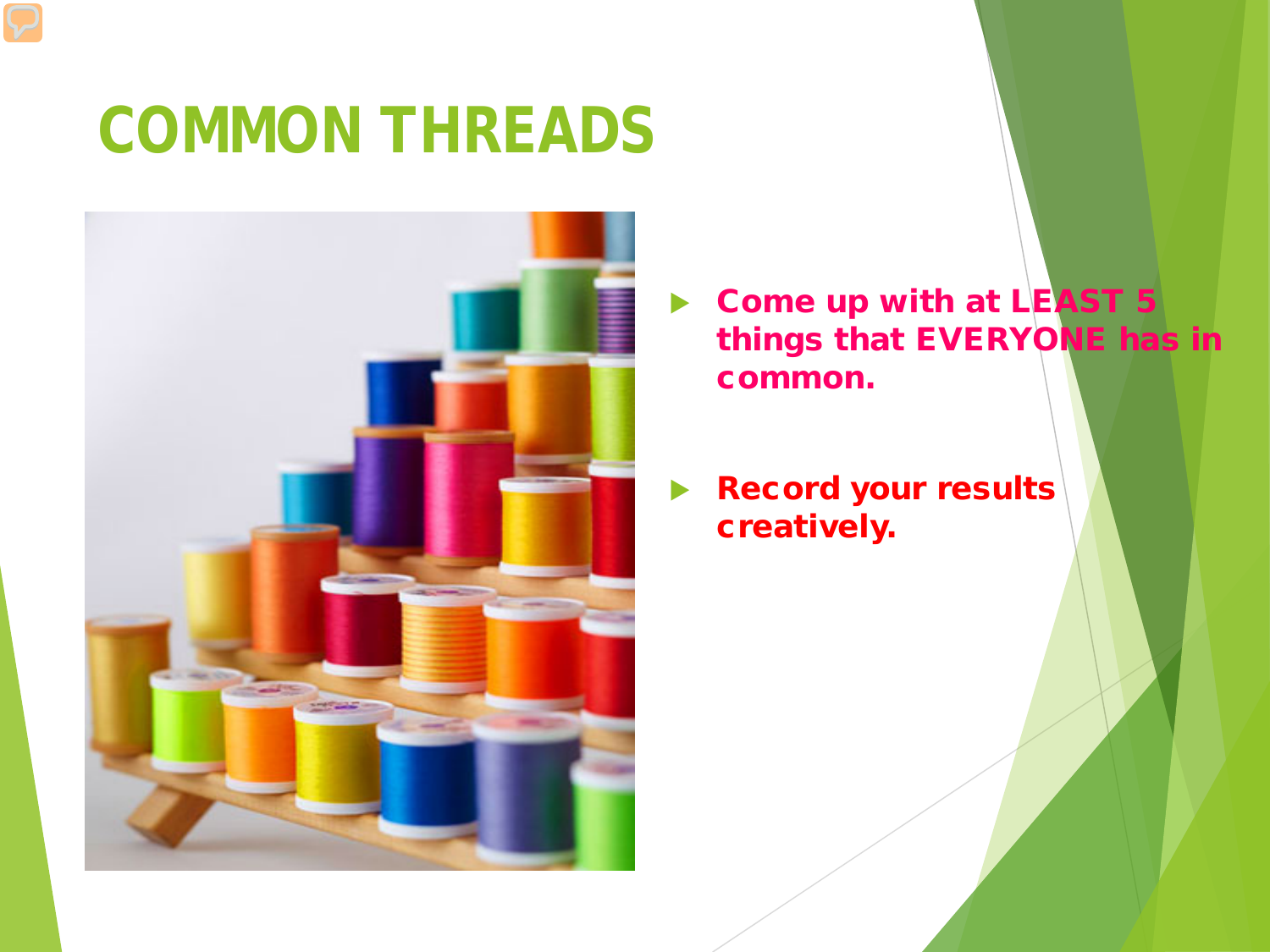# Goals of Teambuilding

• All members can safely express their opinions, goals, and hopes

**EASY FOR ALL** 

FUN

**STUDENTS**

- All team members feel welcomed, appreciated, and valuable. • All team members feel welcomed,<br>appreciated, and valuable.<br>• All team members see similarities among
- themselves.
- All team members value their diversity.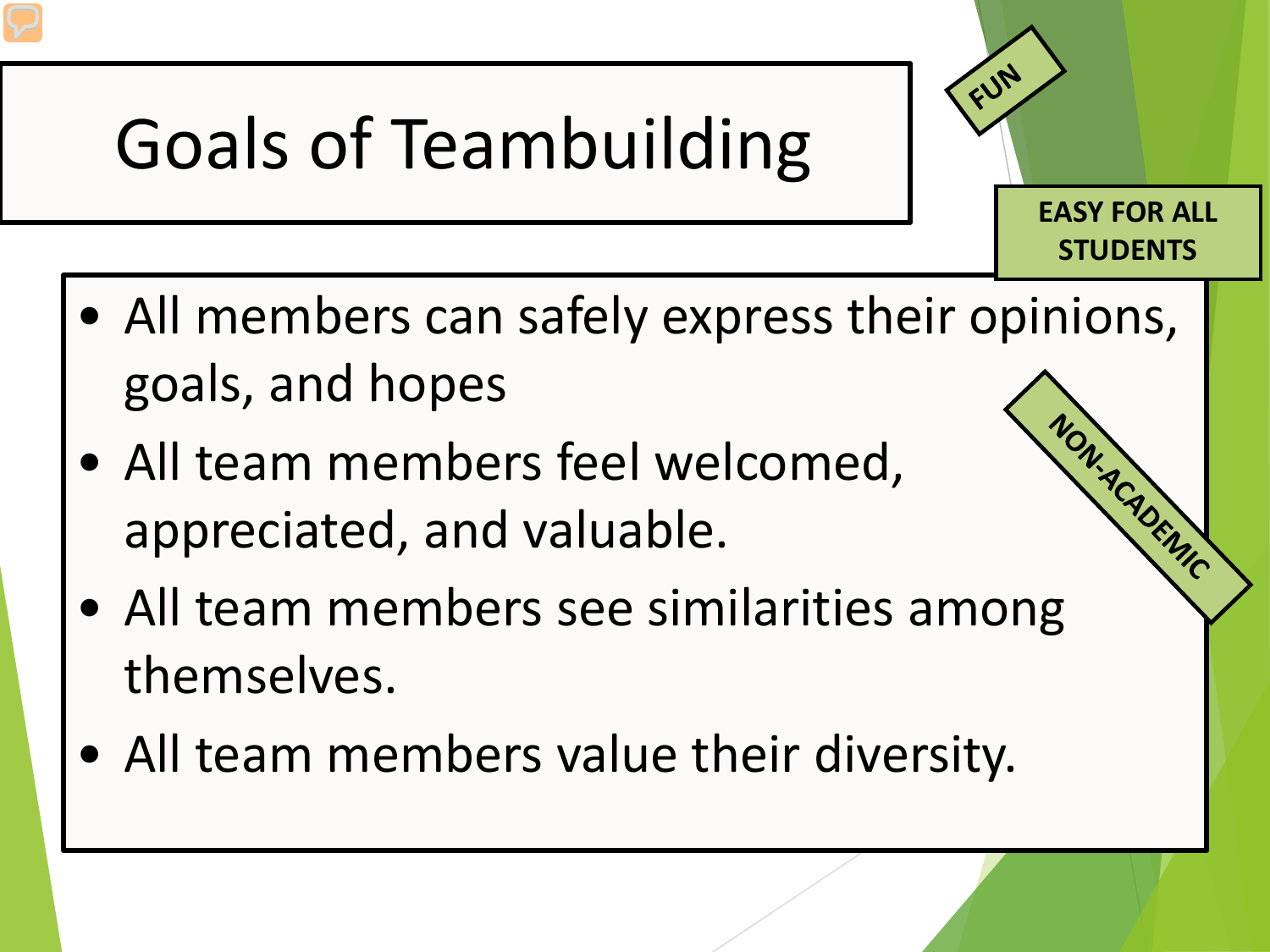# Group Résumé

#### Task Groups:

- Create a group résumé with the following:
	- Group name or title
	- Interests/hobbies
	- Some things you might guess about us
	- Some things that might surprise you
	- **Signatures**
- Record on chart paper; be prepared to share with full group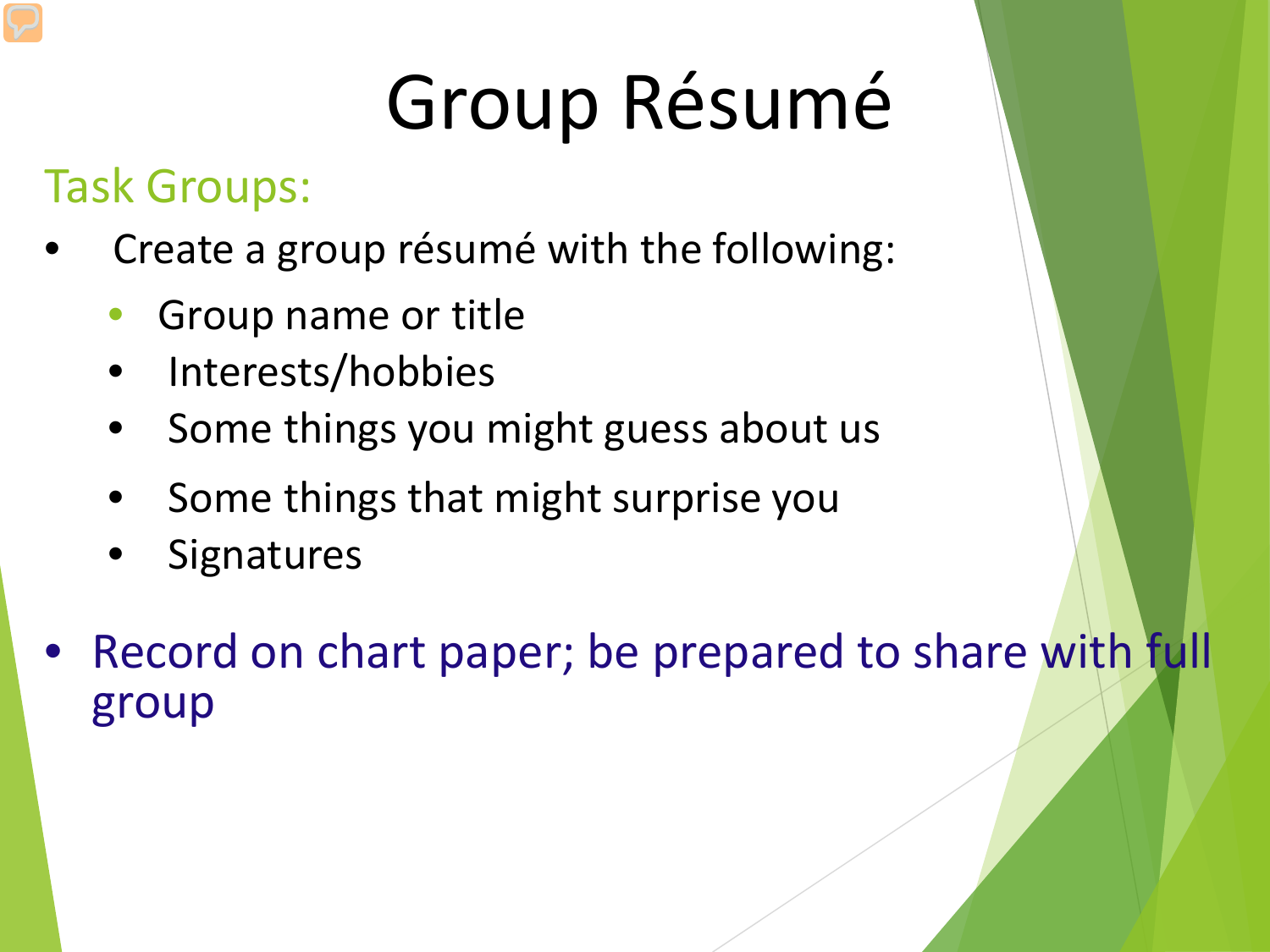# Critical and Creative Thinking

"The principle goal of education in the schools should be creating men and women who are capable of doing new things, not simply repeating what other generations have done; men and women who are creative, inventive, and discoverers, who can be critical and verify, and not accept everything they are offered." Jean Piaget

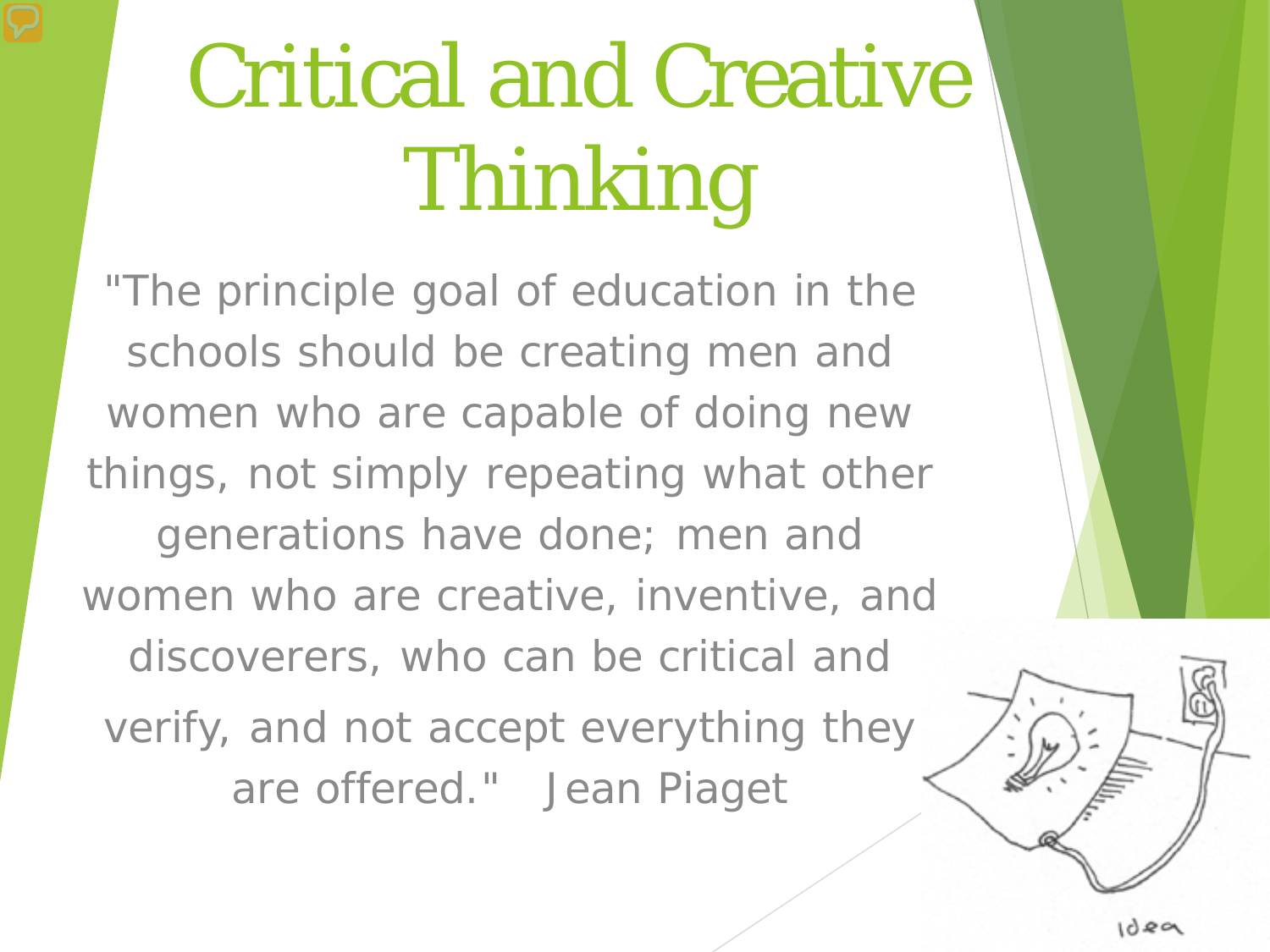#### Critical Thinking Defined?

**The ability not just to acquire** knowledge but also to make sense of new information." (Nold, H. 2017)

**• "Critical thinking is the art of** analyzing and evaluating thinking with a view to improving it." (The Foundation for Critical Thinking, Retrieved 6/3/17)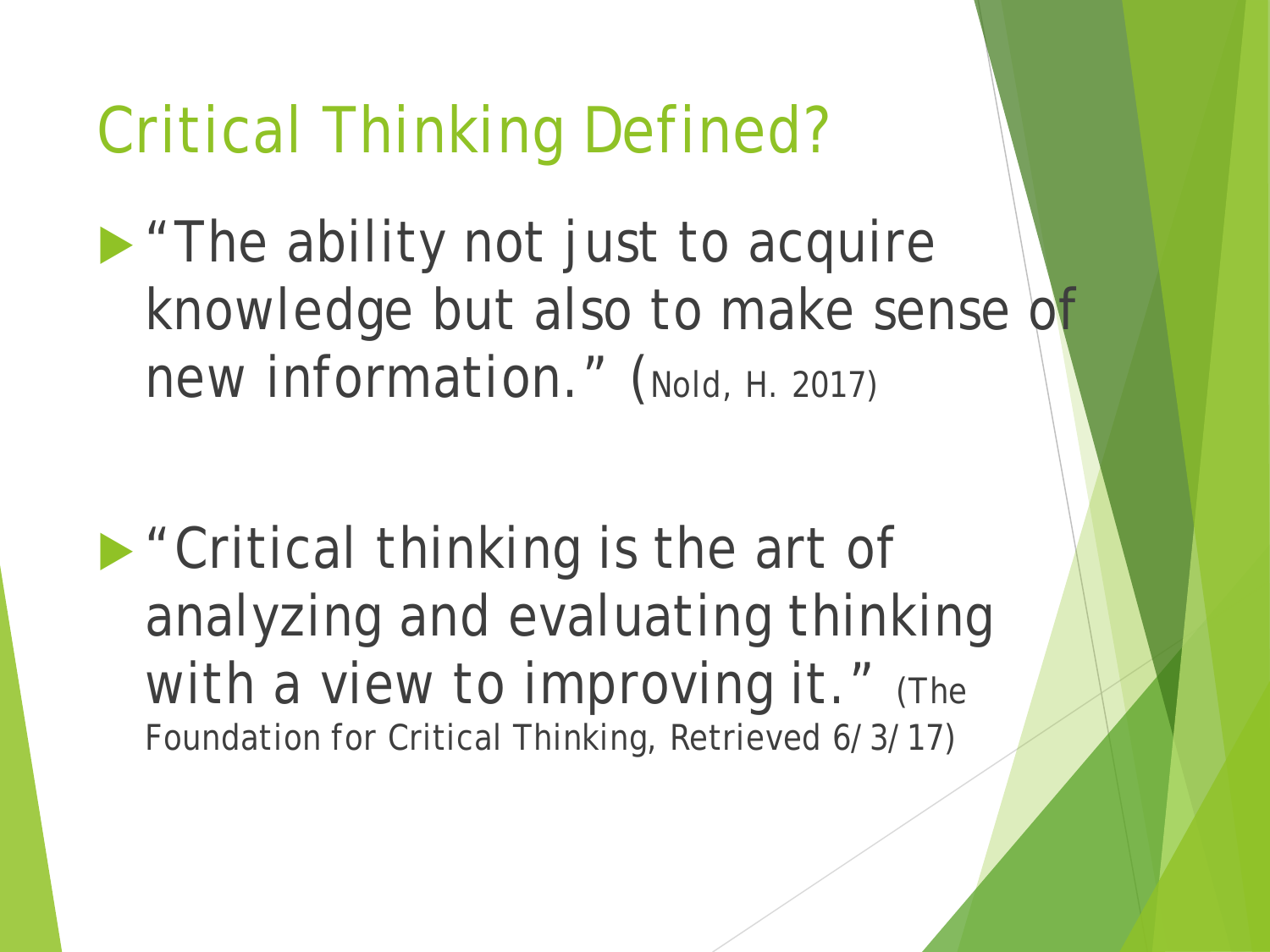#### BUT RESEARCH SAYS:

▶ "Only 1 out of 10 educators teach it (critical thinking) and that teacher usually teaches at a selective school or only teaches critical thinking to a select group of students." (Seale, C. 2017).

**Many college faculty do not fully** understand how to effectively teach critical thinking . . . And are not able to incorporate critical thinking exercises into the course curricula." (Nold, H. 2017)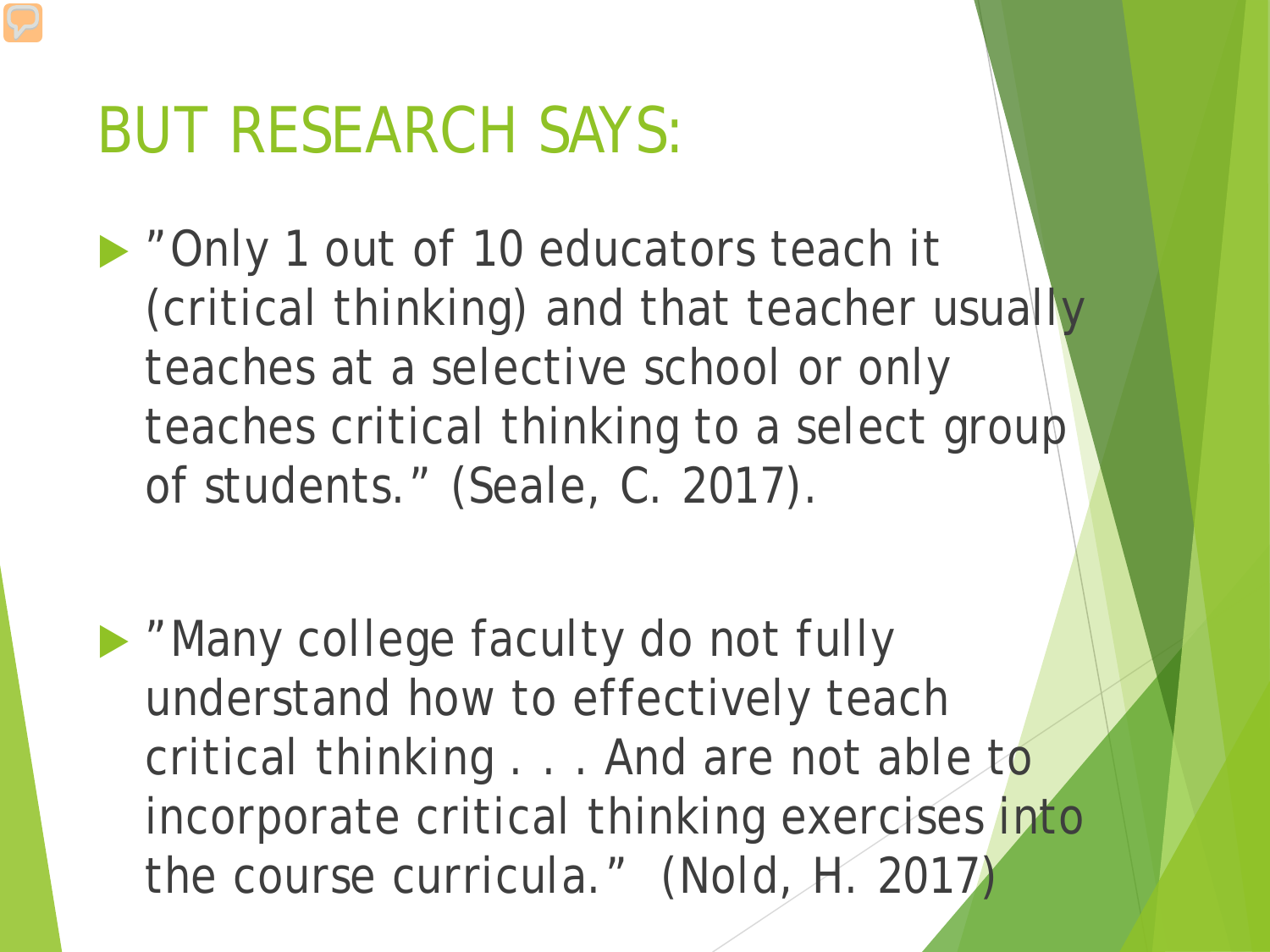## Critical Thinking Skills

 $\blacktriangleright$ Identifying **Analyzing Synthesizing Evaluating Cuestioning** 

**Knowledge** that can be used to:

 $\triangleright$  Make a decision

- $\triangleright$  Solve Problems
- $\triangleright$  Come up with alternative actions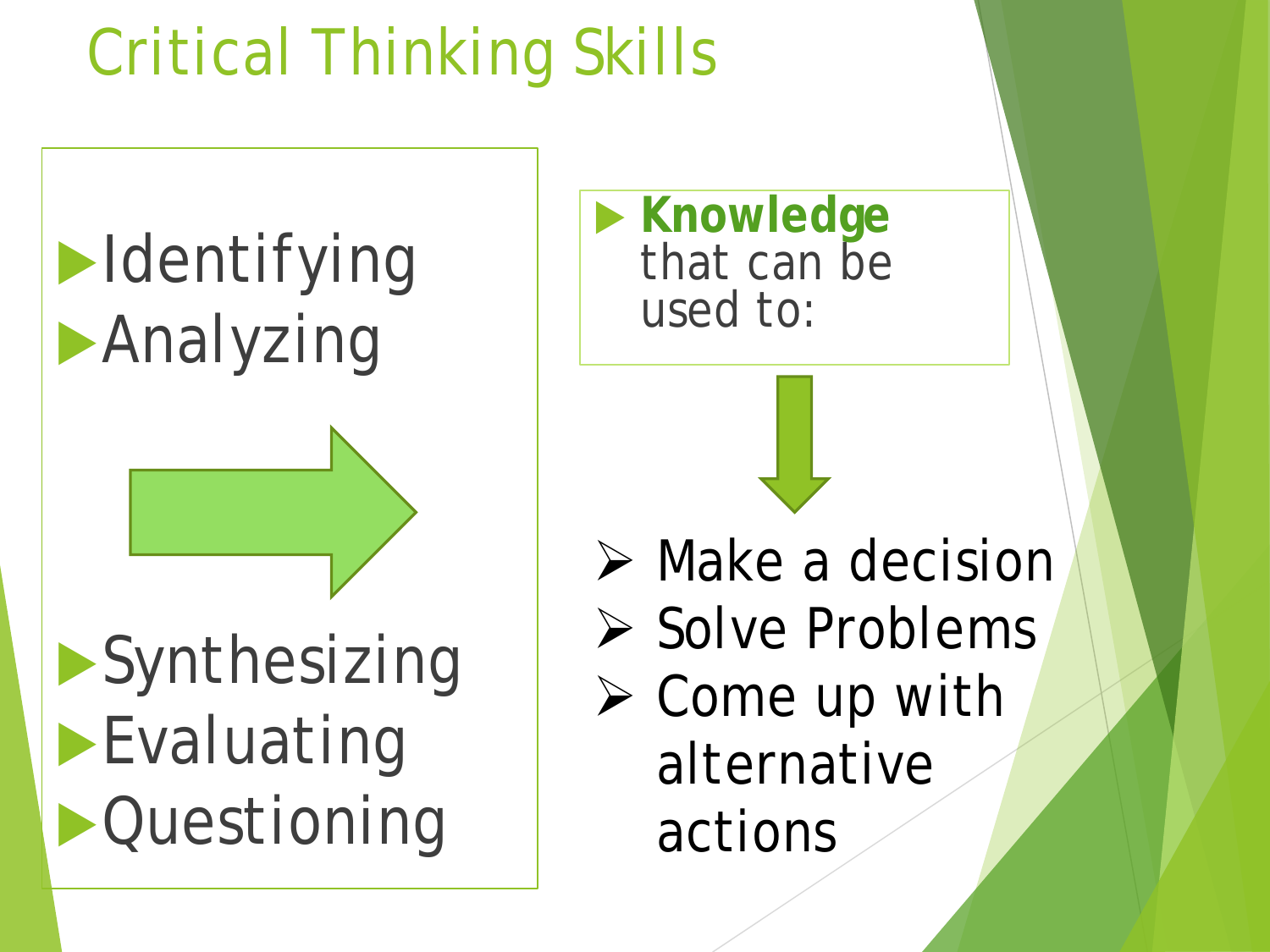Students with Developing Academic Language Skills

Students from homes in poverty and/or who are English learners typically have very high critical thinking potential and/or skills due to the many challenges they face in their daily lives--- but usually need help developing the mindset or disposition to consistently use those skills over the course of school and in careers.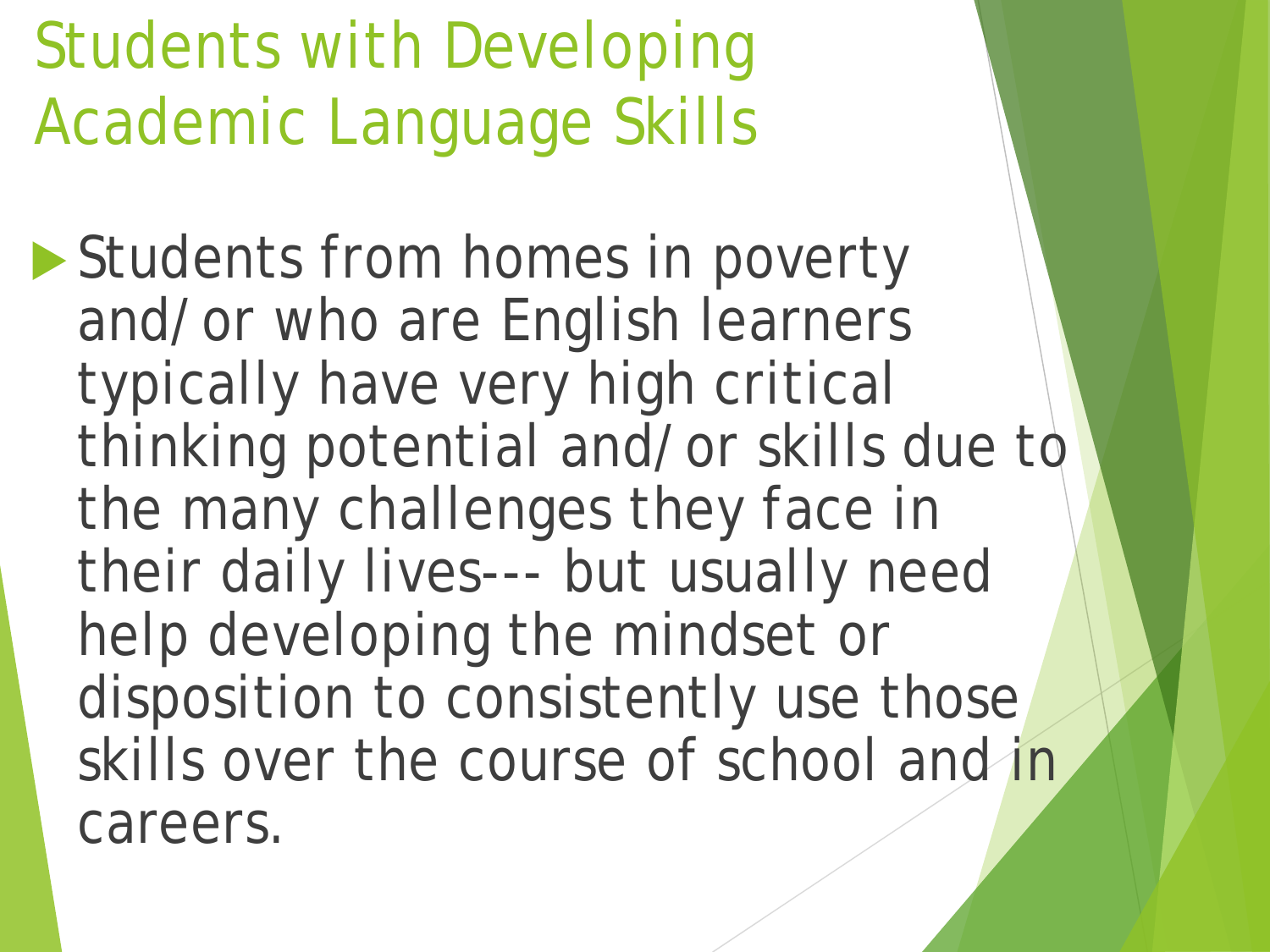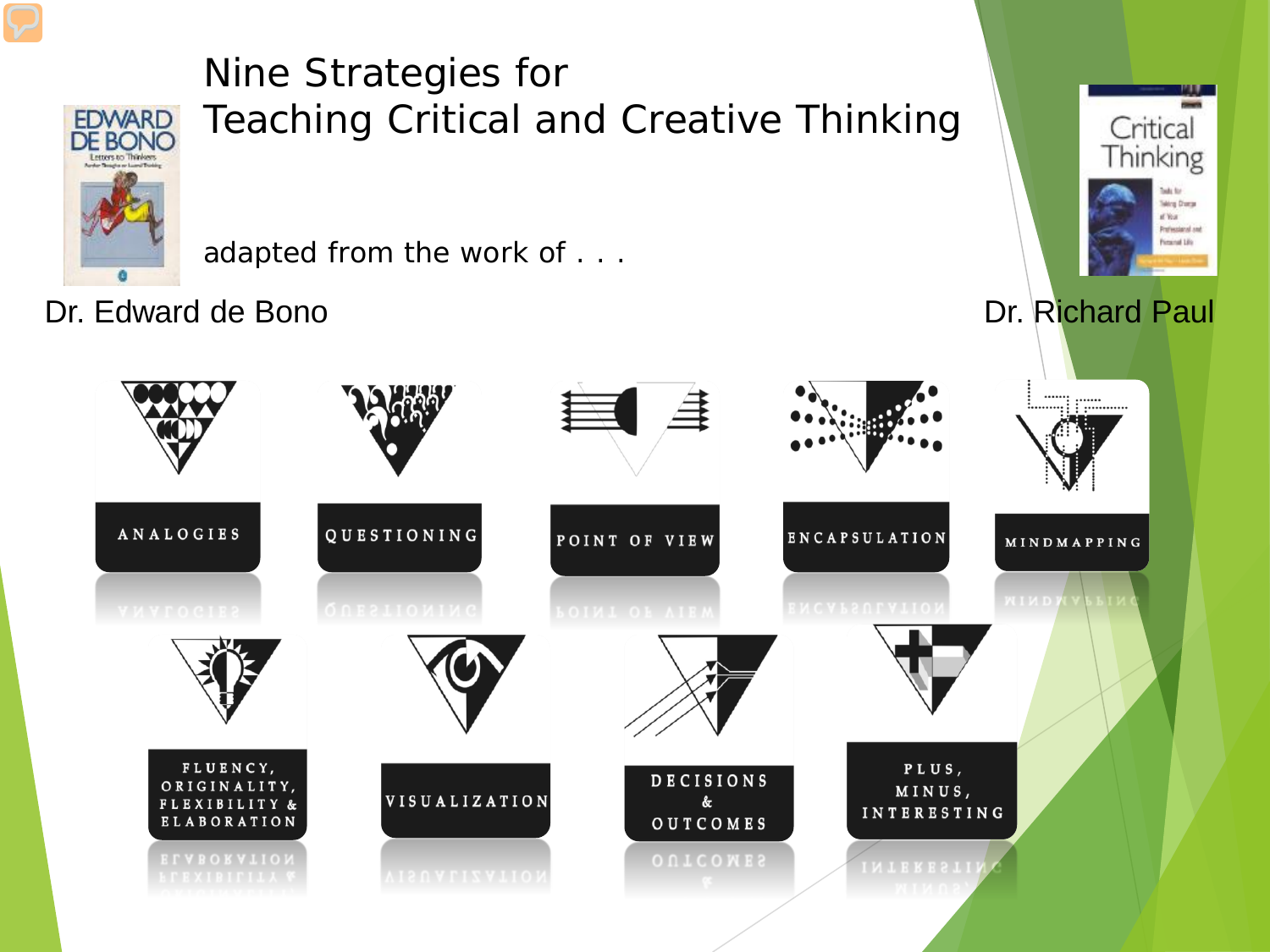## Analogies

- Analogies allow students to make connections at a more sophisticated level.
- ▶ This structure for thinking helps students relate material to previously learned concepts as well as generate new comparisons.
- ▶ A facility for working with analogies gives students a structure for generating creative ideas, seeing complex relationships, and making unusual comparisons.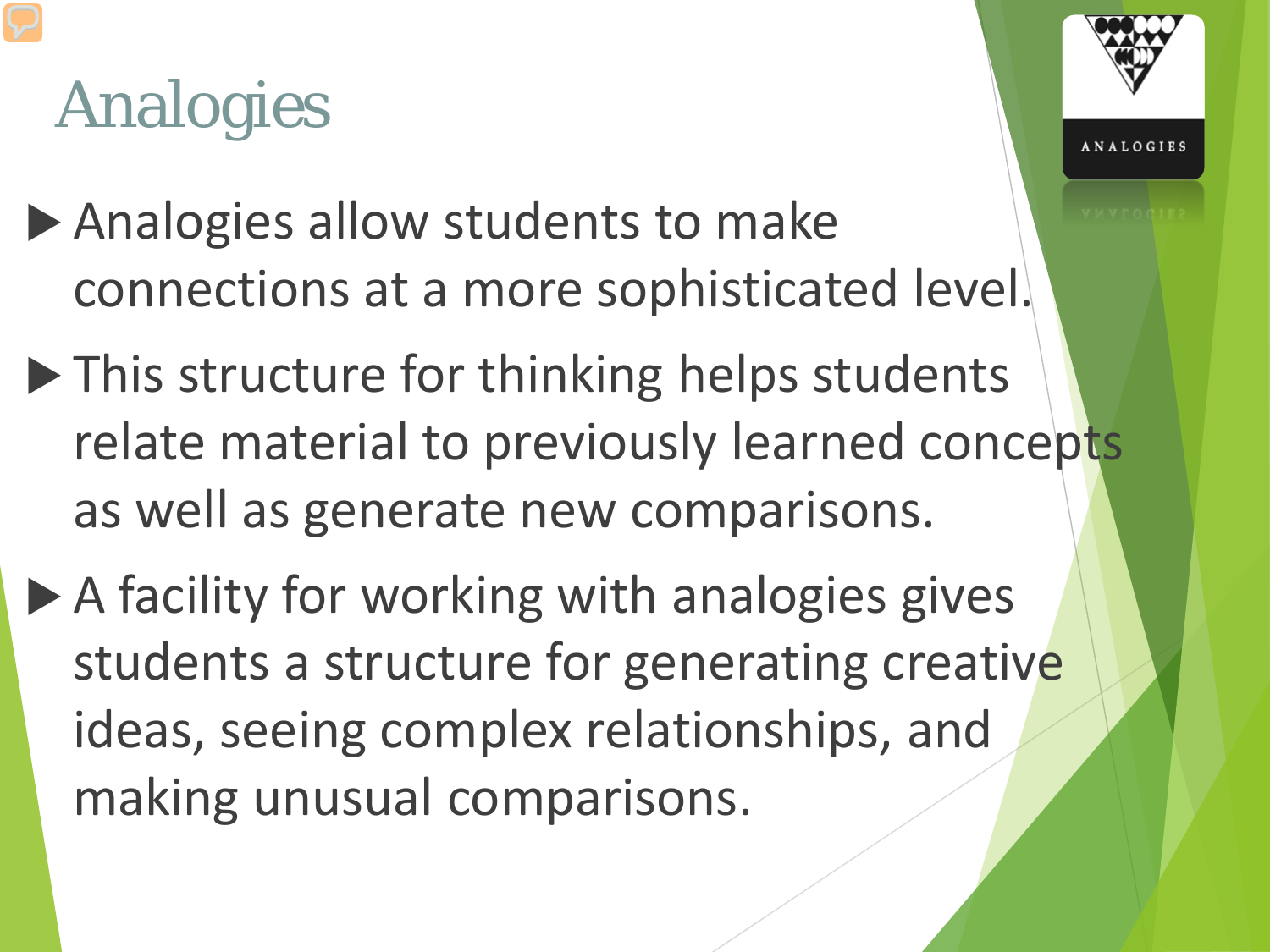#### 1 Four Corners







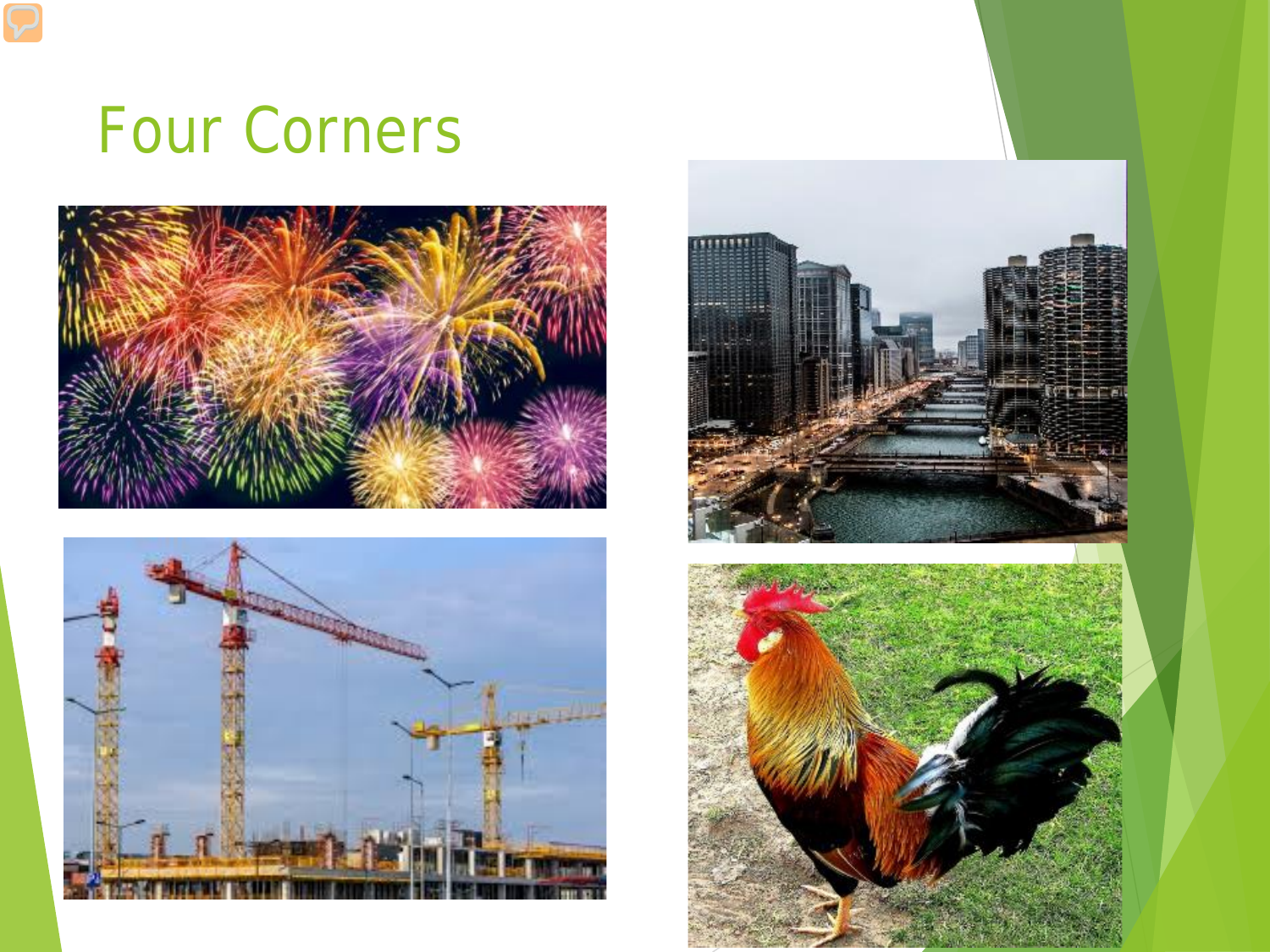## Benefits of using analogies:

**There are no wrong answers** 

- Students hear other students model language and can use the vocabulary they have (while acquiring new vocabulary) to describe their thinking
- Students can relate to their own complex and usually culturally different backgrounds when allowed to make their own connections
- When you have students brainstorm and write their thoughts first, it gives you time to go around and help individual students think through or formulate their responses.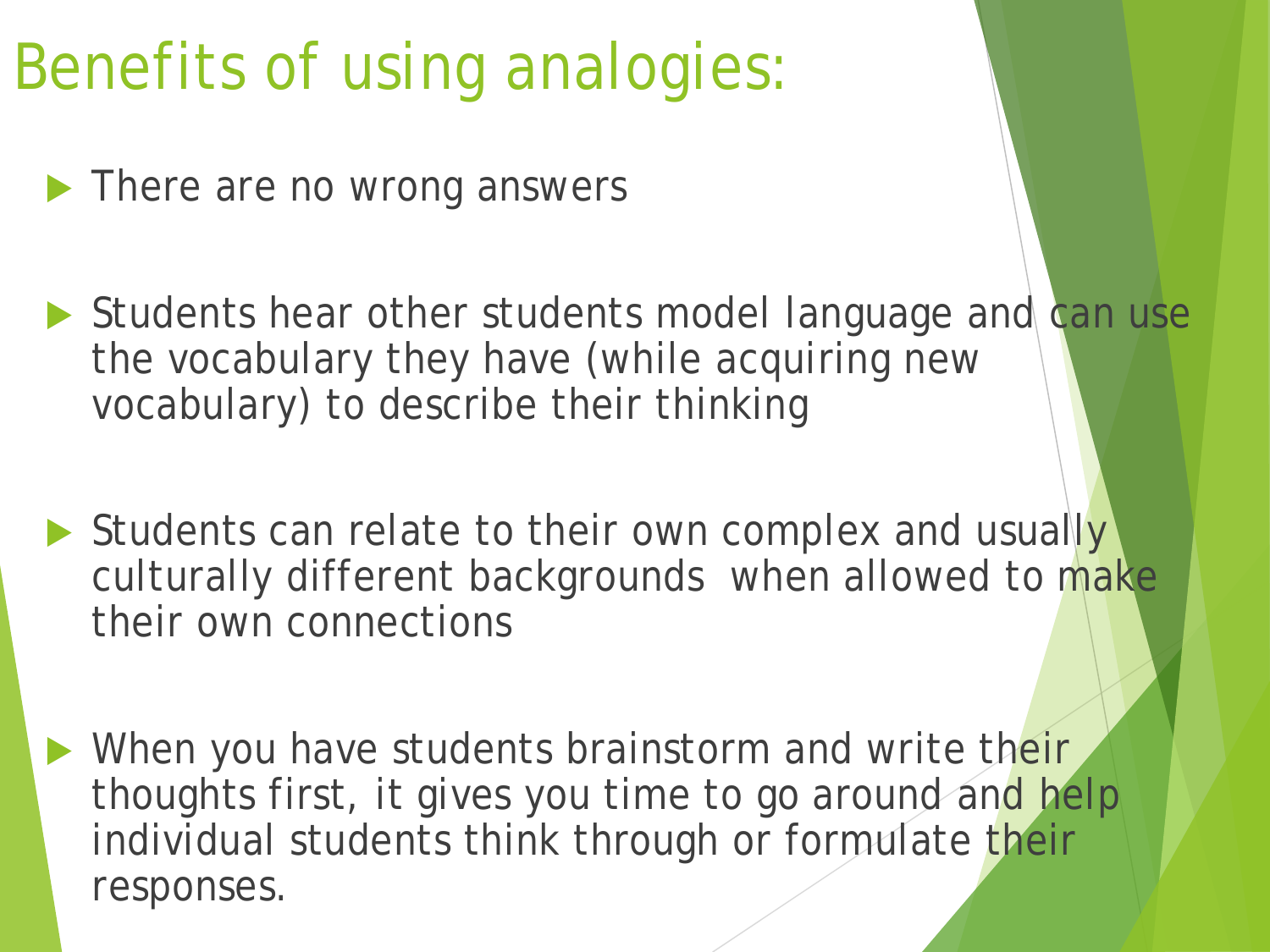## Support for Academic Language Acquisition

**Provide sentence starters or sentence frames** specific to the technical language of your content area---model appropriate responses

Tell students there is no right or wrong answer

Allow students to tell a partner before they write down their answer

**Encourage oral sharing of written responses.**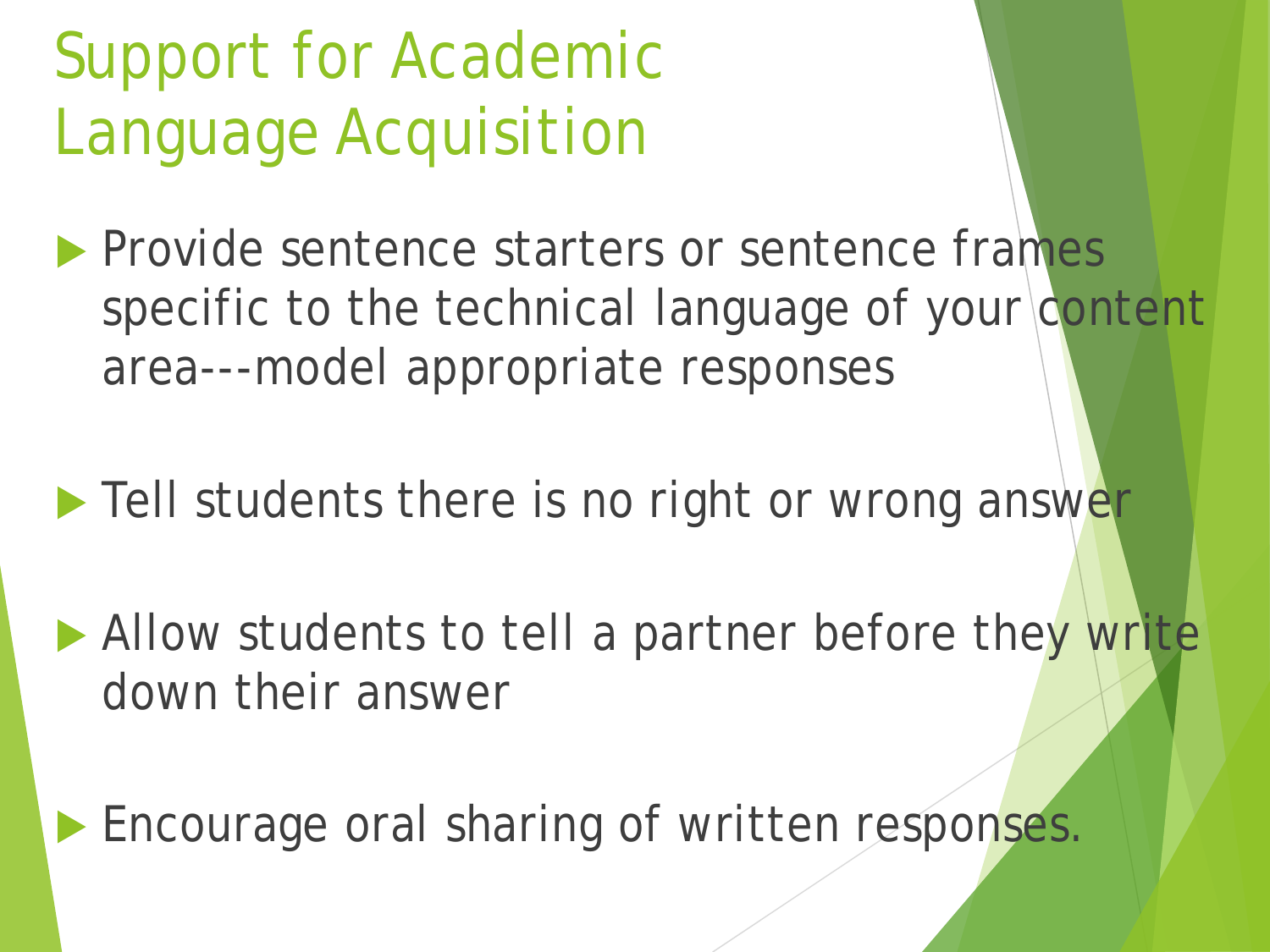Using Analogies in the Content Areas

Think-Pair-Share How could analogies be used in your content area?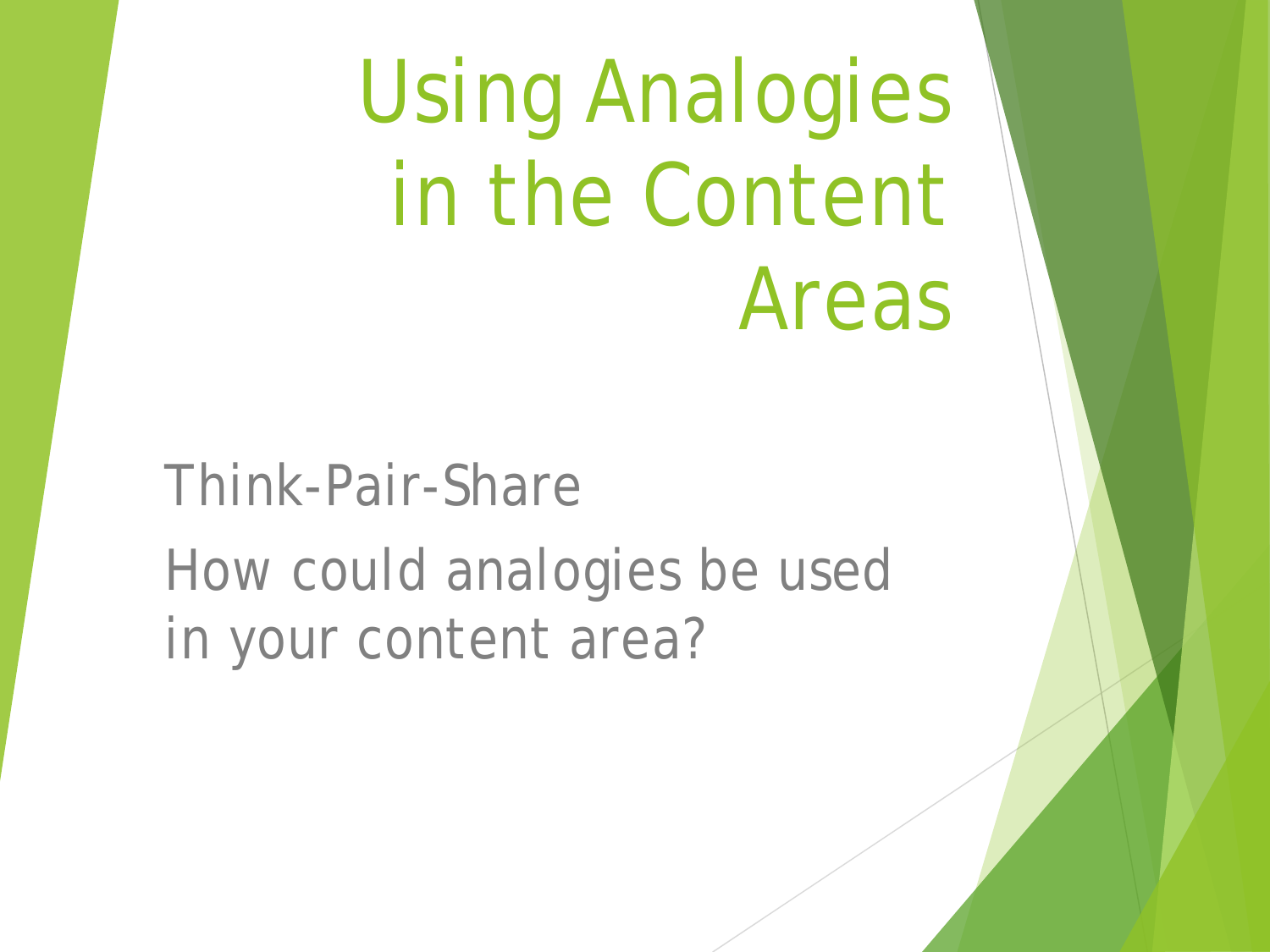



#### **OUESTIONING**

- Active learners are always questioning.
- Students who take responsibility for asking their own questions become more productive and engaged in their learning processes.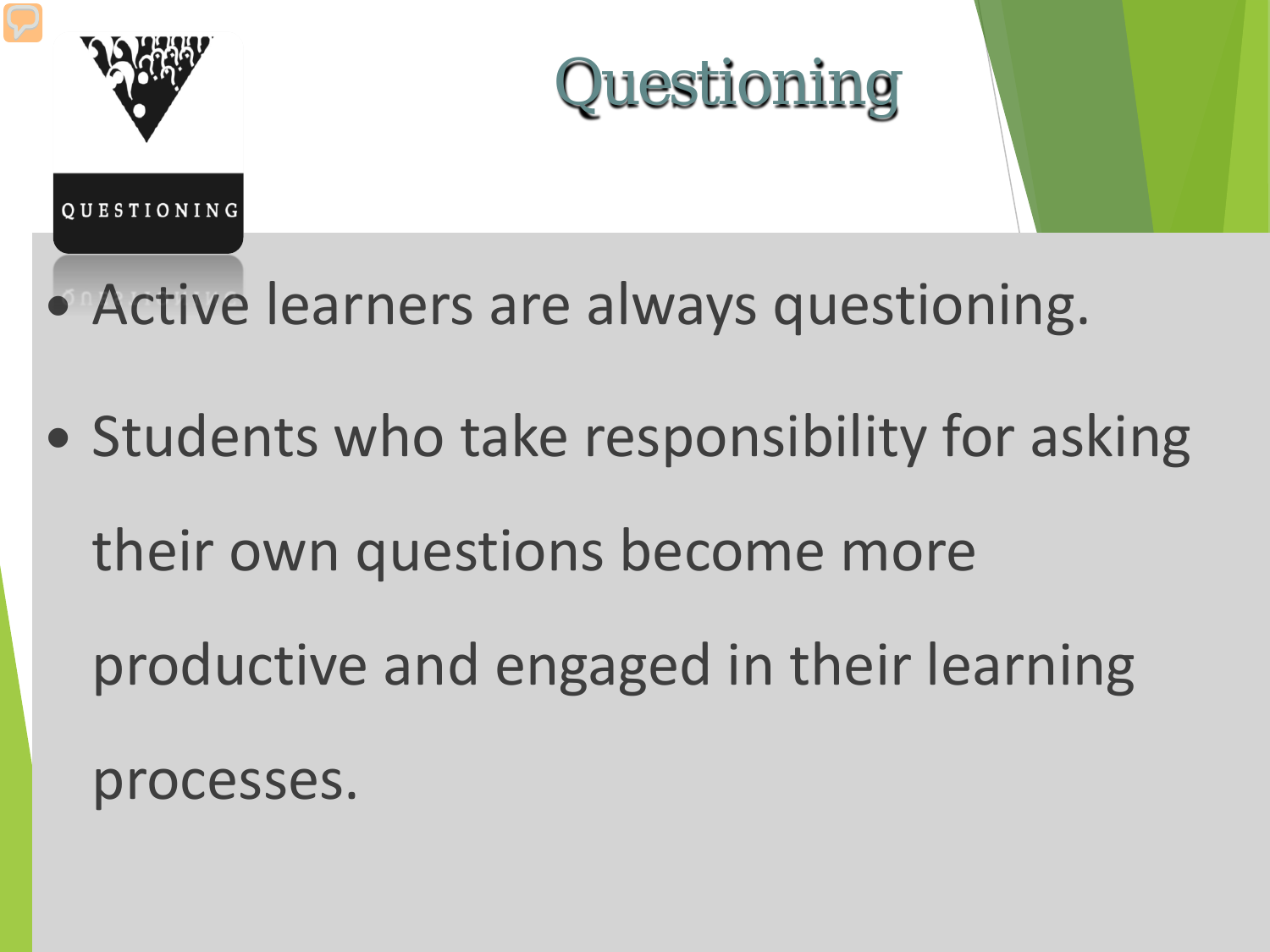Students acquiring academic language need. . .

- Models of appropriate questions in terms of sentence *structure, inflection and tone*
- **Practice with asking and** answering questions using question and answer frames
- ▶ Guidance and practice with evaluating all the information they gather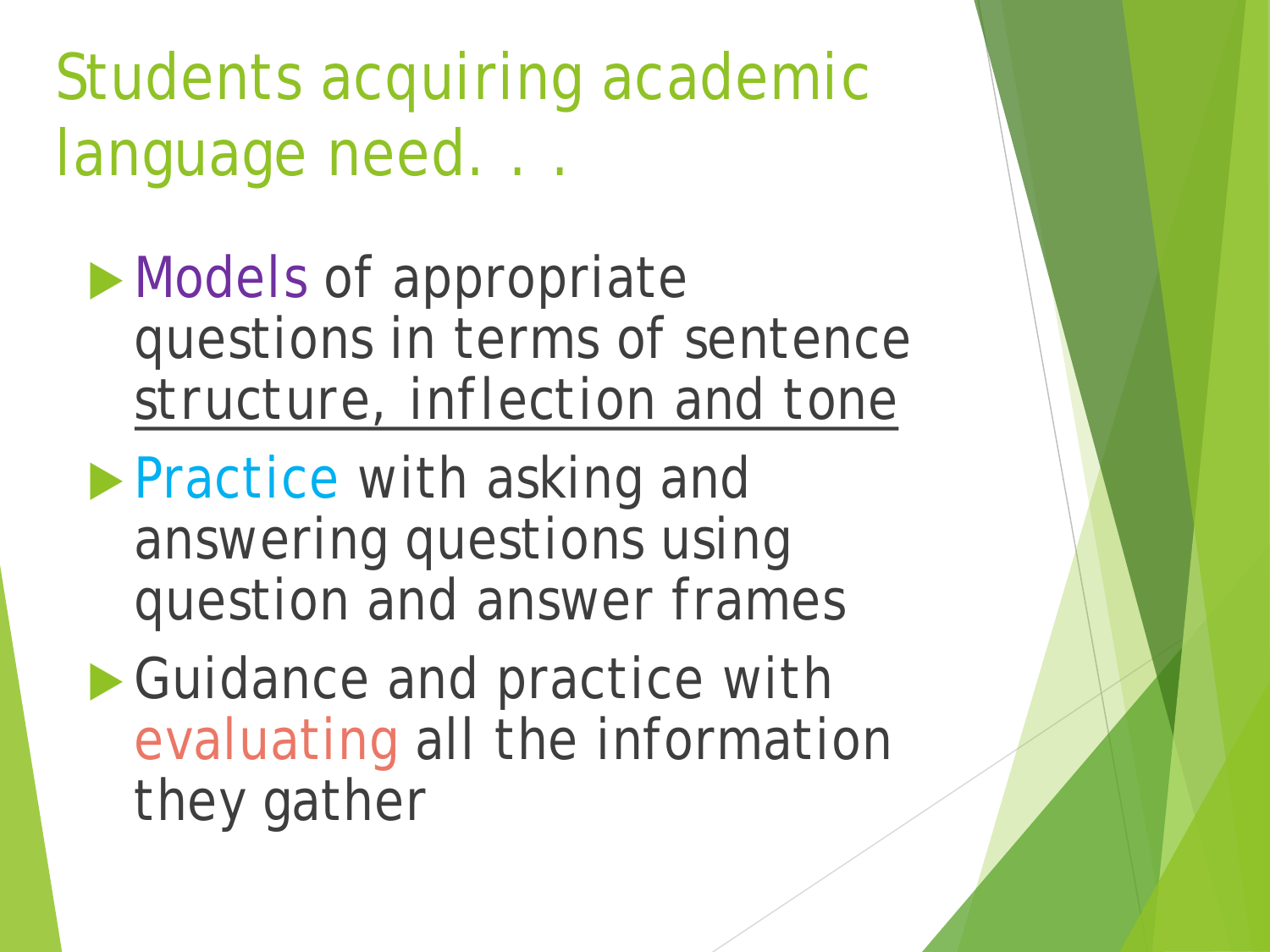| Use the elements with sensitivity                                                                                                           | Clarity                                                                                                                                                    | Accuracy | Precision                                                                                                                                                                                                                                                                                                                                                                                                    | Relevance       | <b>Depth</b> |  |
|---------------------------------------------------------------------------------------------------------------------------------------------|------------------------------------------------------------------------------------------------------------------------------------------------------------|----------|--------------------------------------------------------------------------------------------------------------------------------------------------------------------------------------------------------------------------------------------------------------------------------------------------------------------------------------------------------------------------------------------------------------|-----------------|--------------|--|
| to Intellectual Standards »                                                                                                                 | <b>Breadth</b>                                                                                                                                             | Logic    | Significance                                                                                                                                                                                                                                                                                                                                                                                                 | <b>Fairness</b> | more         |  |
| <b>RESET</b><br><b>VIEW</b><br><b>Point of View</b><br>Purpose<br>frame of reference,<br>goal,<br>perspective,<br>objective<br>orientation  |                                                                                                                                                            |          | Why the Analysis of Thinking is Important<br>Everyone thinks; it is our nature to do so. But much of our<br>thinking, left to itself, is biased, distorted, partial,<br>uninformed, or downright prejudiced. If we want to think<br>well, we must understand at least the rudiments of thought,<br>the most basic structures out of which all thinking is made.<br>We must learn how to take thinking apart. |                 |              |  |
| <b>Question at issue</b><br><b>Implications and</b><br>problem, issue<br><b>Consequences</b><br><b>Elements</b>                             |                                                                                                                                                            |          | All Thinking Is Defined by the Eight Elements That Make It<br>Up. Eight basic structures are present in all thinking:<br>Whenever we think, we think for a purpose within a point of<br>view based on assumptions leading to implications and<br>consequences. We use concepts, ideas and theories to                                                                                                        |                 |              |  |
| <b>Assumptions</b><br>presupposition,<br>taking for granted<br>Concepts<br>theories,<br>definitions, axioms,<br>laws, principles,<br>models | оf<br><b>Information</b><br><b>Thought</b><br>data, facts,<br>observations,<br>experiences<br>Interpretation<br>and Inference<br>conclusions,<br>solutions |          | interpret data, facts, and experiences in order to answer<br>questions, solve problems, and resolve issues.<br>Thinking, then:<br>• generates purposes<br>raises questions<br>uses information<br>utilizes concepts<br>• makes inferences<br>makes assumptions<br>generates implications<br>embodies a point of view                                                                                         |                 |              |  |

To Analyze Thinking We Must Identify and Question its Elemental Structures

<http://www.criticalthinking.org/CTmodel/CTModel1.cfm>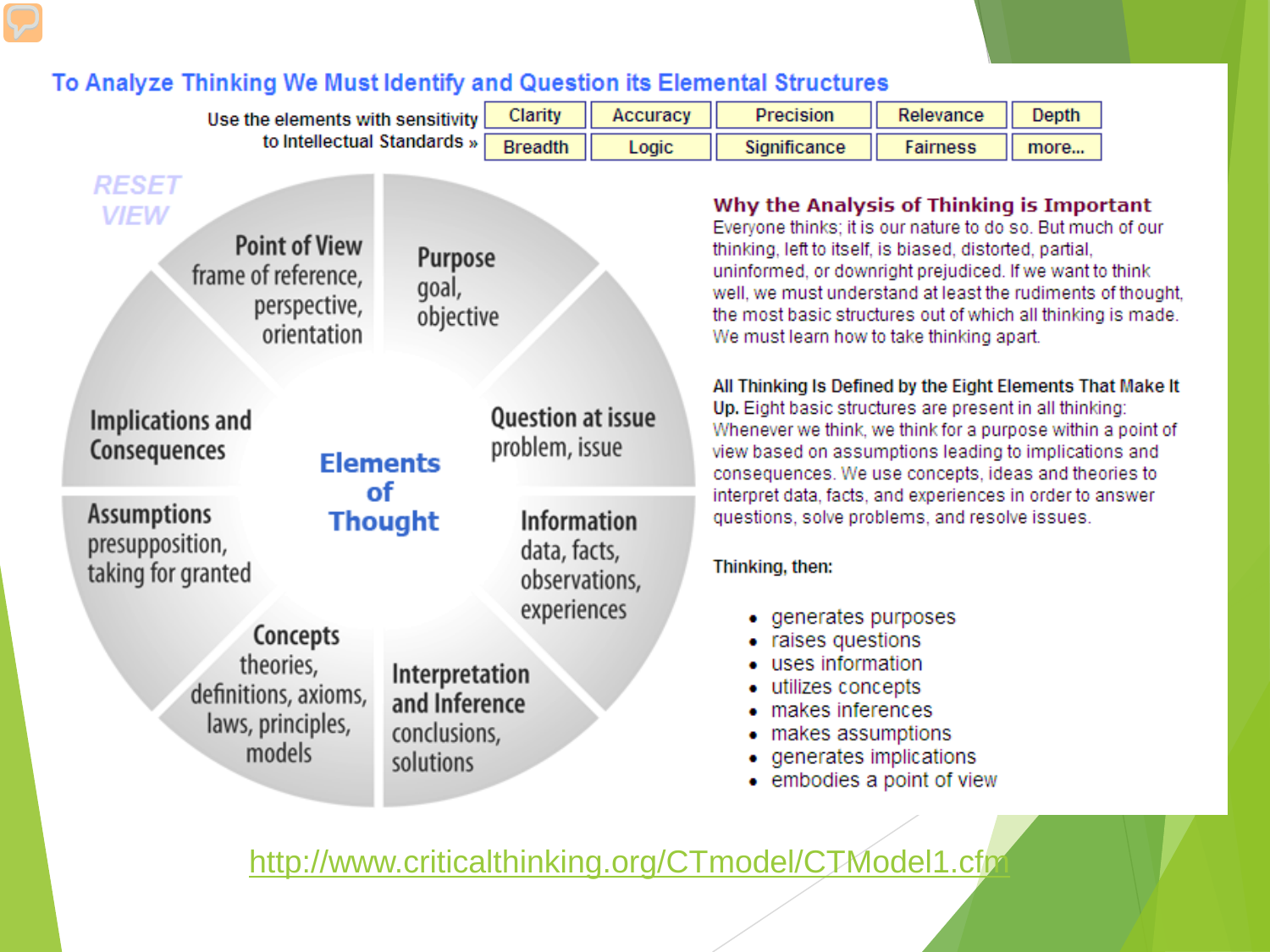# **Encapsulation**



▶ Encapsulating is the process of stating ideas in a concise, precise form. Encapsulation requires students to synthesize information and nuances in order to capture the essence of an idea, object, or activity – then communicate their thoughts clearly.

**In ten words encapsulate what you have learned so far about critical and creative thinking. Turn and share with a neighbor.**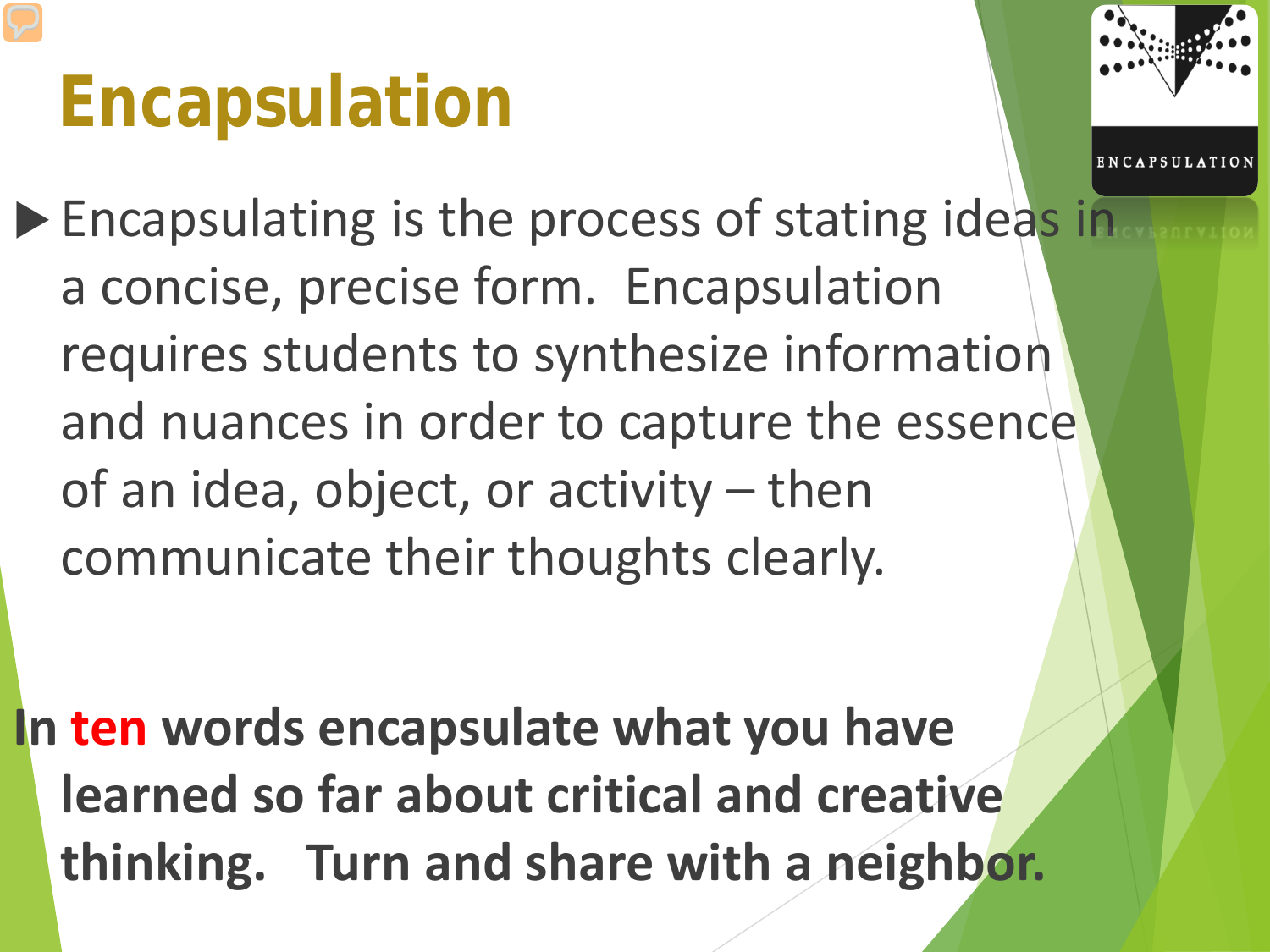

OF VIRW

# **Point of View**

▶ Asking students to explore an idea from multiple points of view helps to broaden students' thinking and demonstrates that an idea should be examined from many angles before an opinion is formed.

 $\triangleright$  The discipline of examining an issue from many perspectives provides students with a good model for open-ended receptive thinking and empathizing with the opinions of others.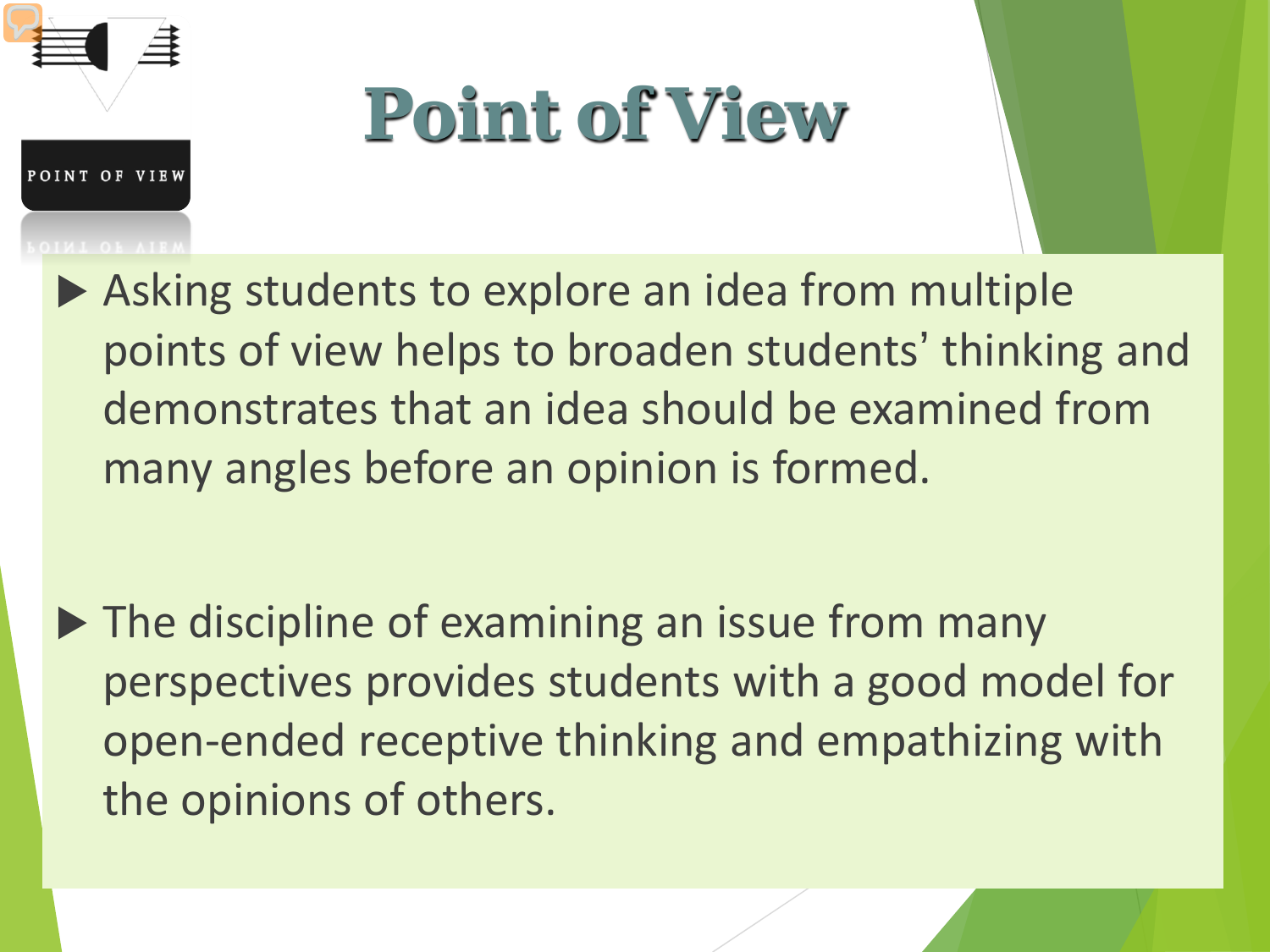# DeBono's Six Thinking Hats











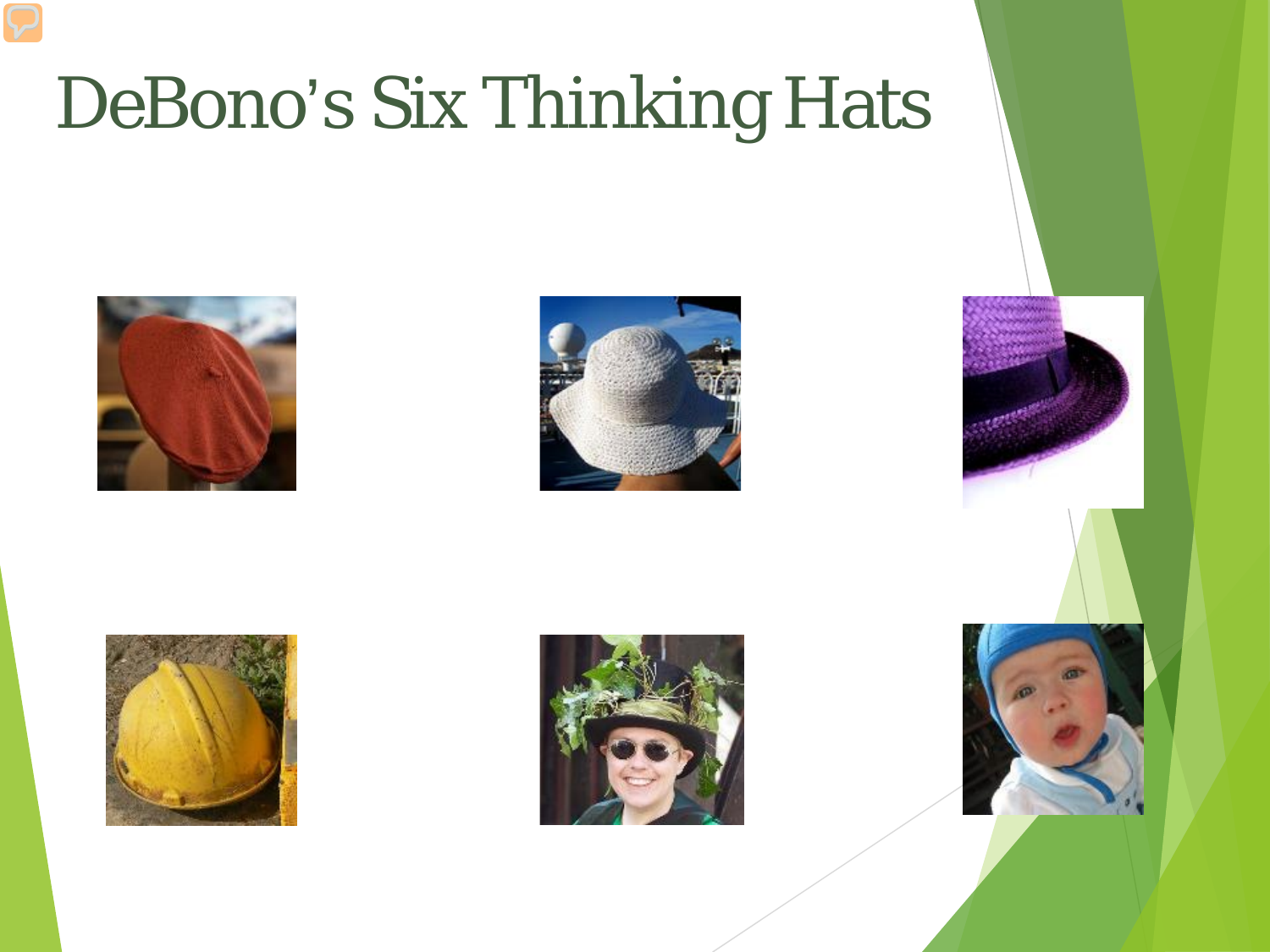## **Visualization**

- **Visualization opens up student thinking by stimulating the imagination with words, images, and/or simulated experiences.**
- **Visualization greatly increases the level and depth of students**' **understanding of an idea, a situation, and/or an outcome.**
- **The process can help students plan out an experience before execution. Students can** " **see** " **roadblocks or problems before encountering them and improve planning, goal-setting, and organization.**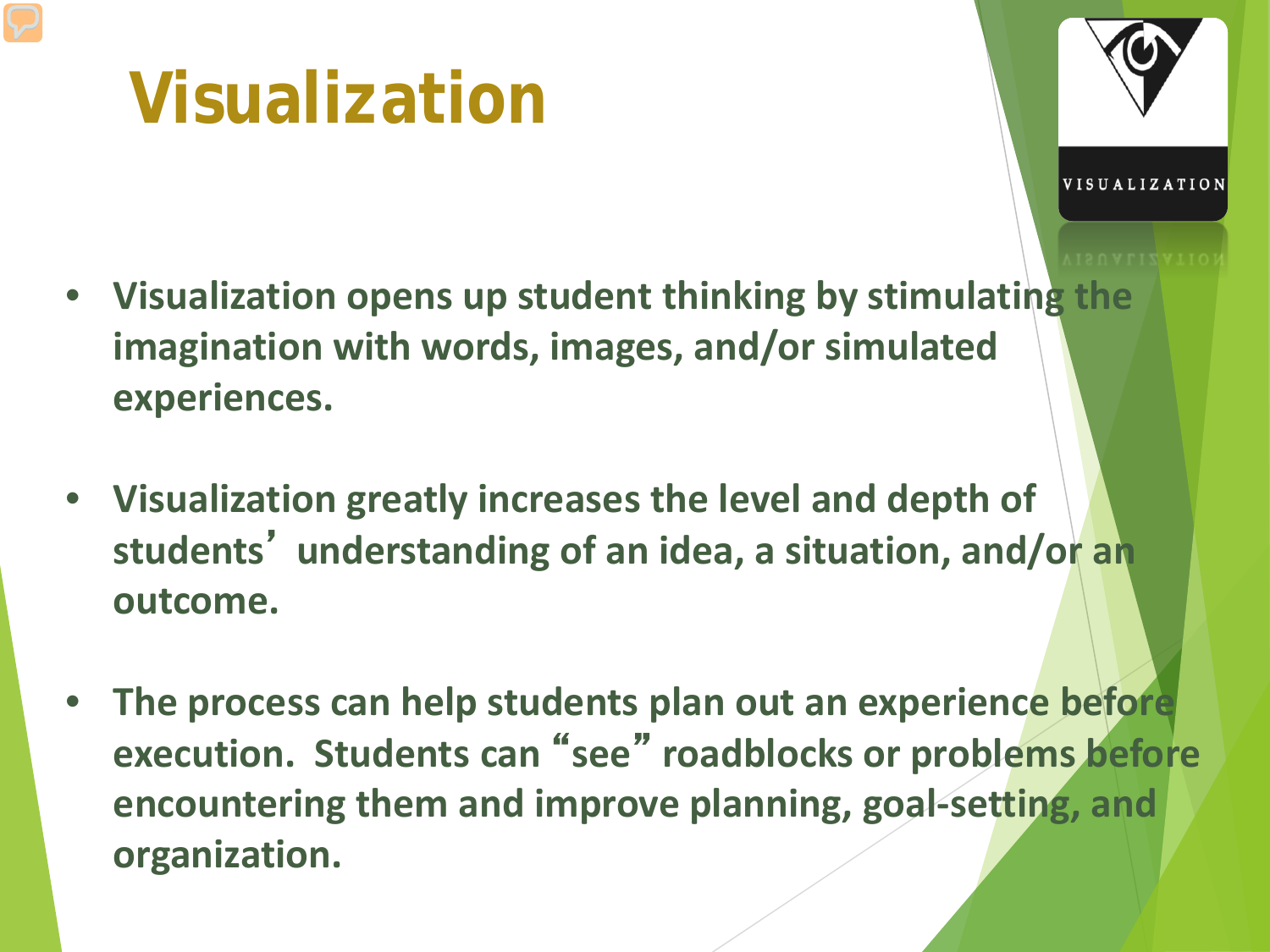Discuss how visual thinking strategies might be used to improve problem-solving and goal setting for your students.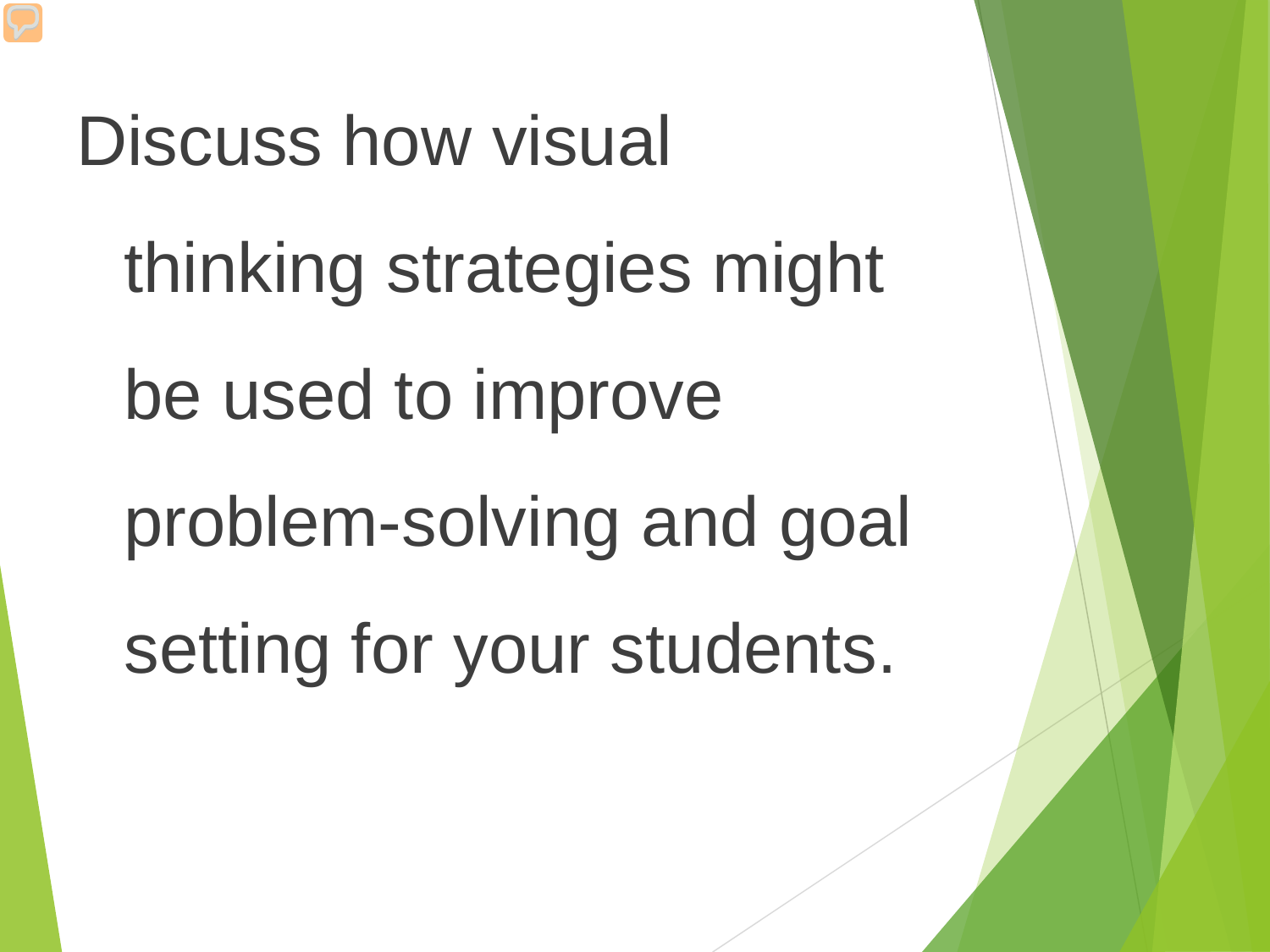

#### What sprouted in your discussions?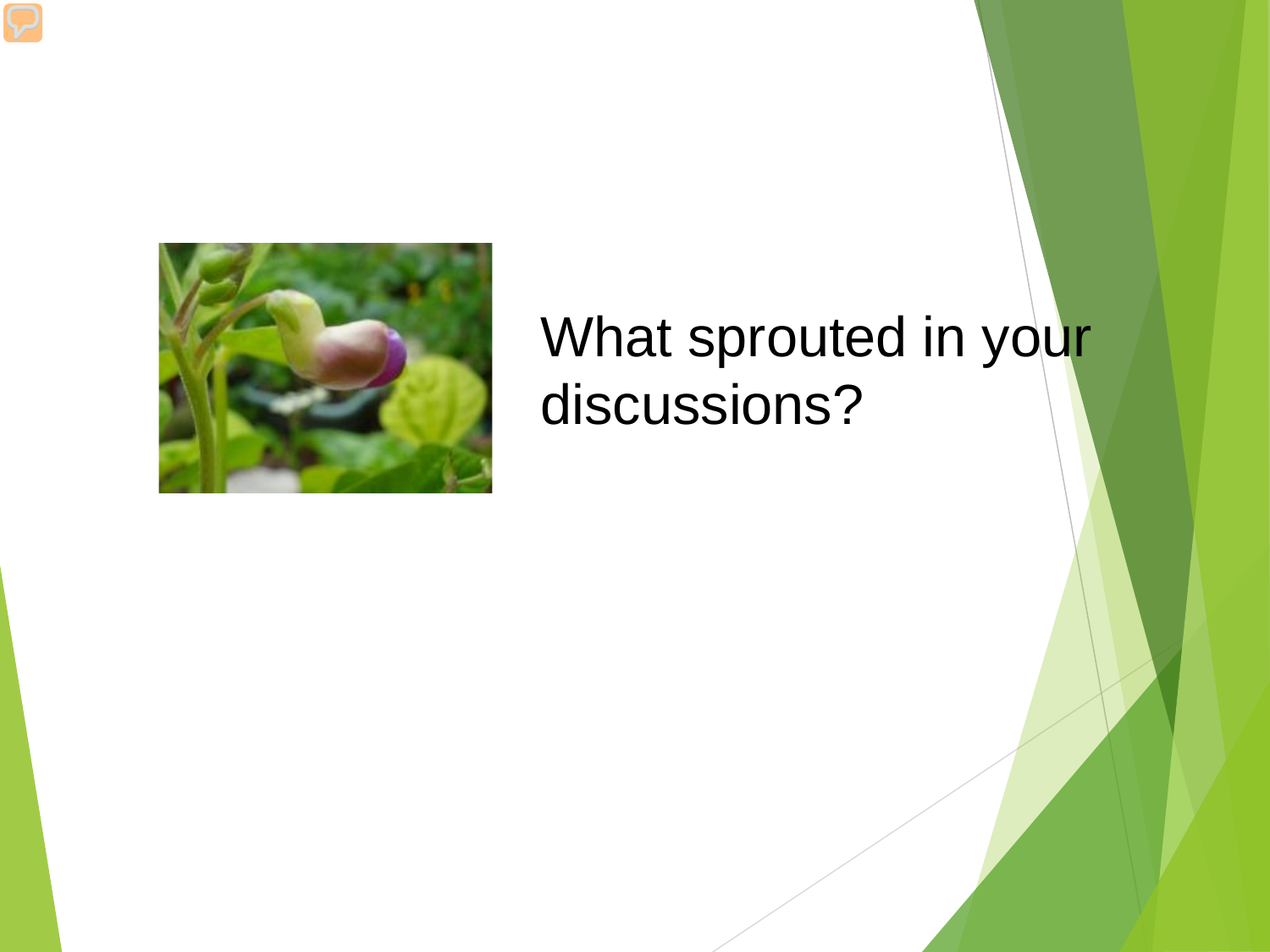# **Mind Mapping**



- 
- $\triangleright$  A method of visual note taking that helps students organize information in unique and personal ways.
- $\blacktriangleright$  It helps students retain, remember, and recall information, and helps to see the whole picture at once and make connections among related ideas.
- As students begin to work with more information in the content areas, mindmapping is especially important for visual and global learners.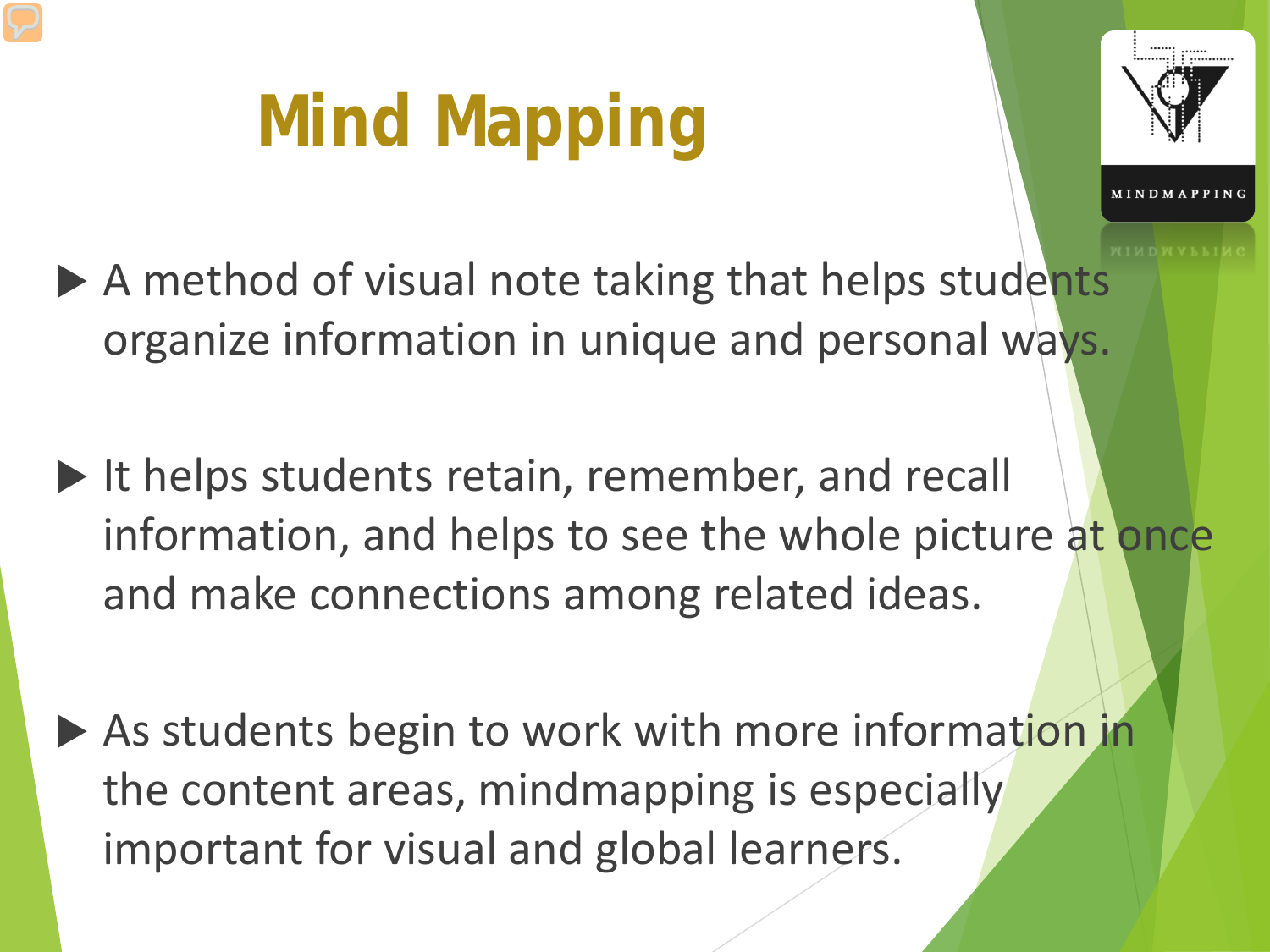

<https://www.youtube.com/watch?v=4wZ5wV5dPZc>

Video of a Mindmap [Being Created \(Where Good Ideas Come From\)](http://www.youtube.com/watch?v=NugRZGDbPFU&feature=related)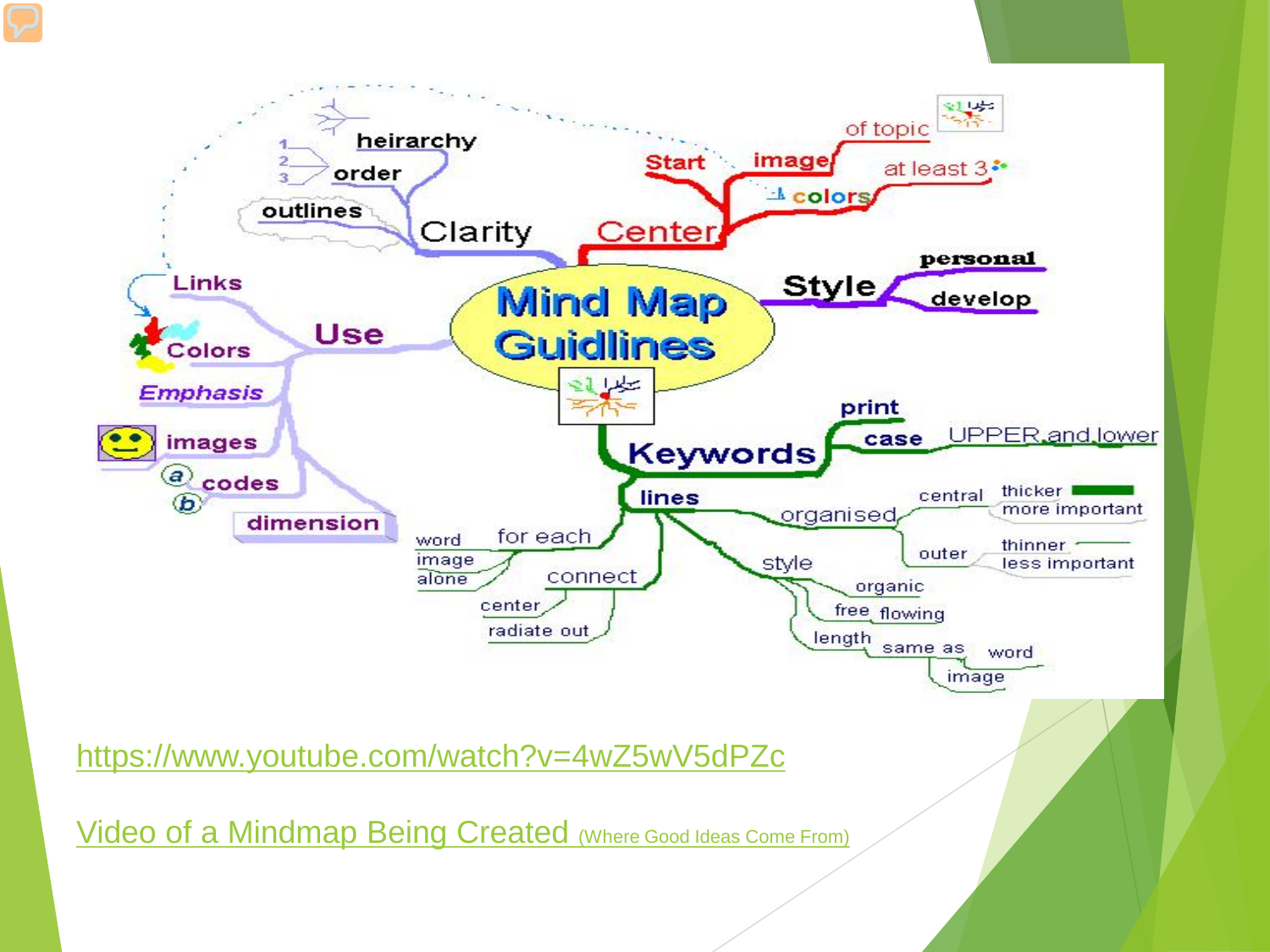# **Look-Fors**

#### *Critical Thinking Strategies*

- Instructor encourages students to judge or evaluate situations, problems, or issues
- Students are engaged in comparing and contrasting ideas (e.g., analyzes and generates ideas)
- Instructor provides opportunities for students to generalize from concrete data or information to abstract ideas.
- Students synthesize and summarize information within and across disciplines.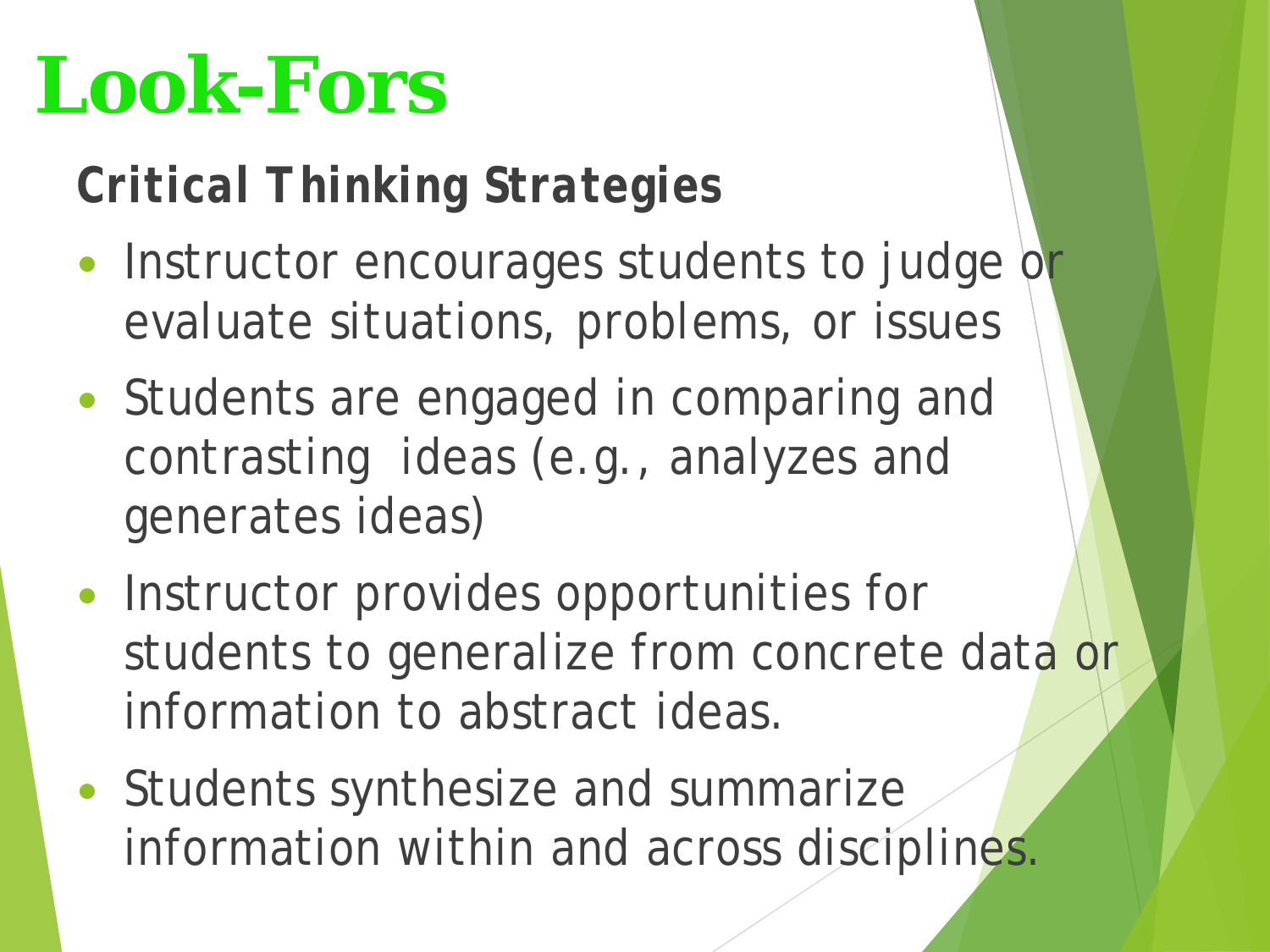# **Look-Fors**

*Problem Solving*

- Instructor employs brainstorming techniques and actively elicits input from all students.
- Students are engaged in defining and identifying the problem.
- Instructor engages students in solutionfinding activities.
- Students explore problems with real world connections and/or applications.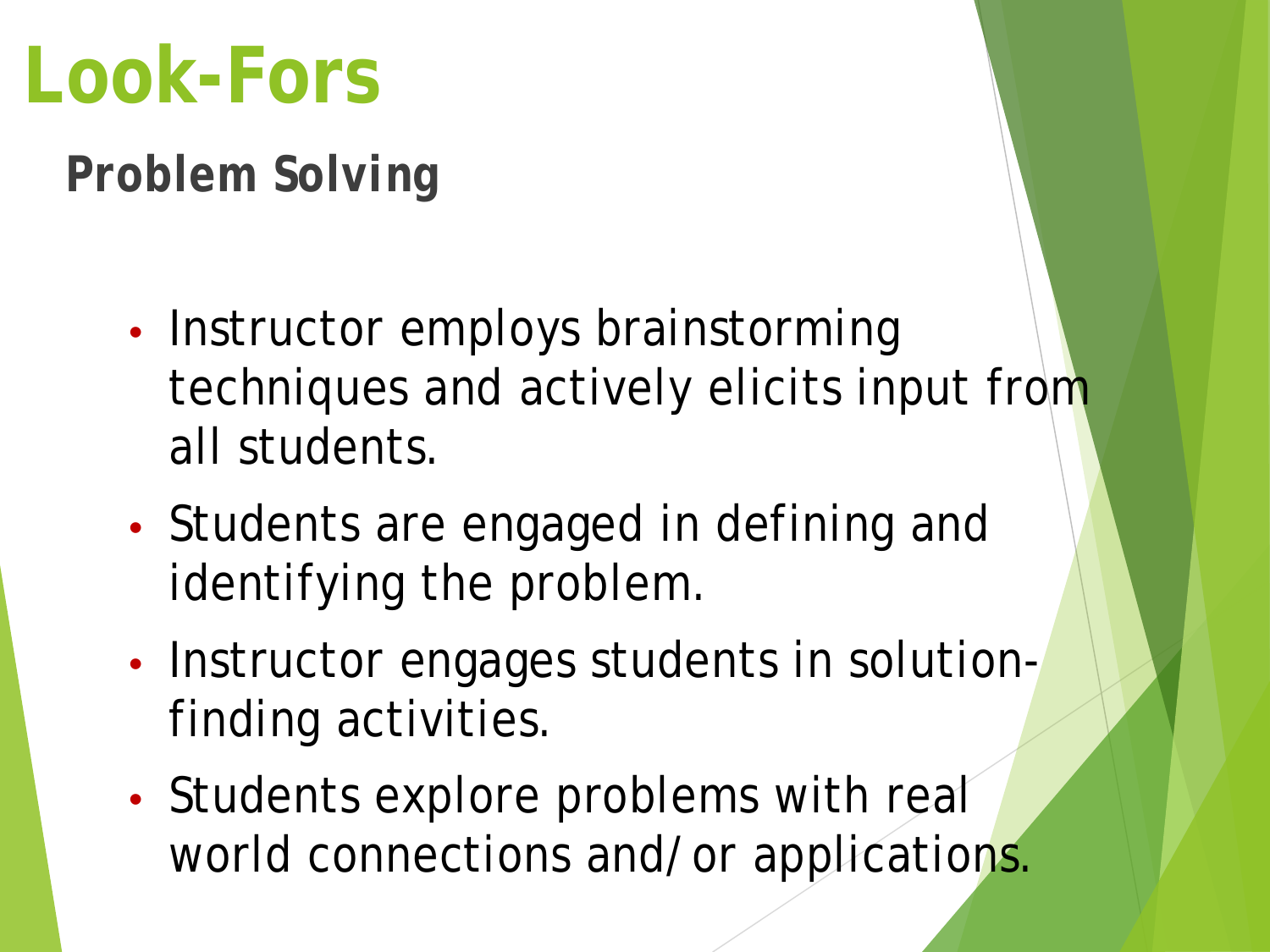# **Look-Fors**

*Research Strategies*

- Instructor requires students to gather evidence from<br>multiple sources through research-based techniques (e.g., print, non-print, internet, surveys, interviews, etc.).
- Students analyze data and represent it in appropriate charts, graphs, or tables.
- Instructor asks questions to assist students in making inferences from data and drawing conclusions.
- Students determine implications and consequences of findings.
- Instructor provides time for students to communicate research study findings to relevant audiences in a formal report and/or presentation.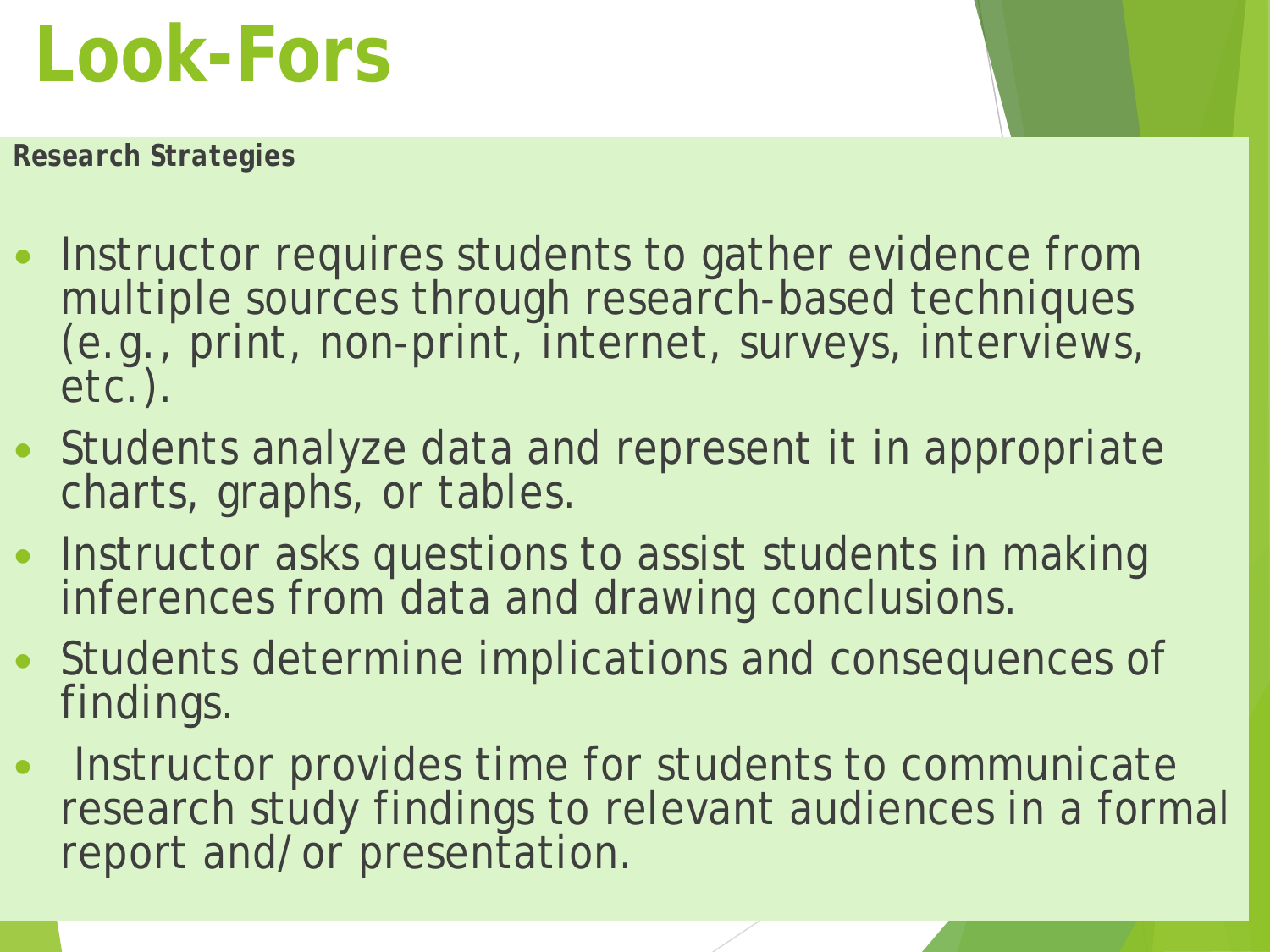Class Builder: Inside-Outside Circle

## What are the top strategies you are going to that will engage students? Be prepared to explain your choices.



-Make a list so you can share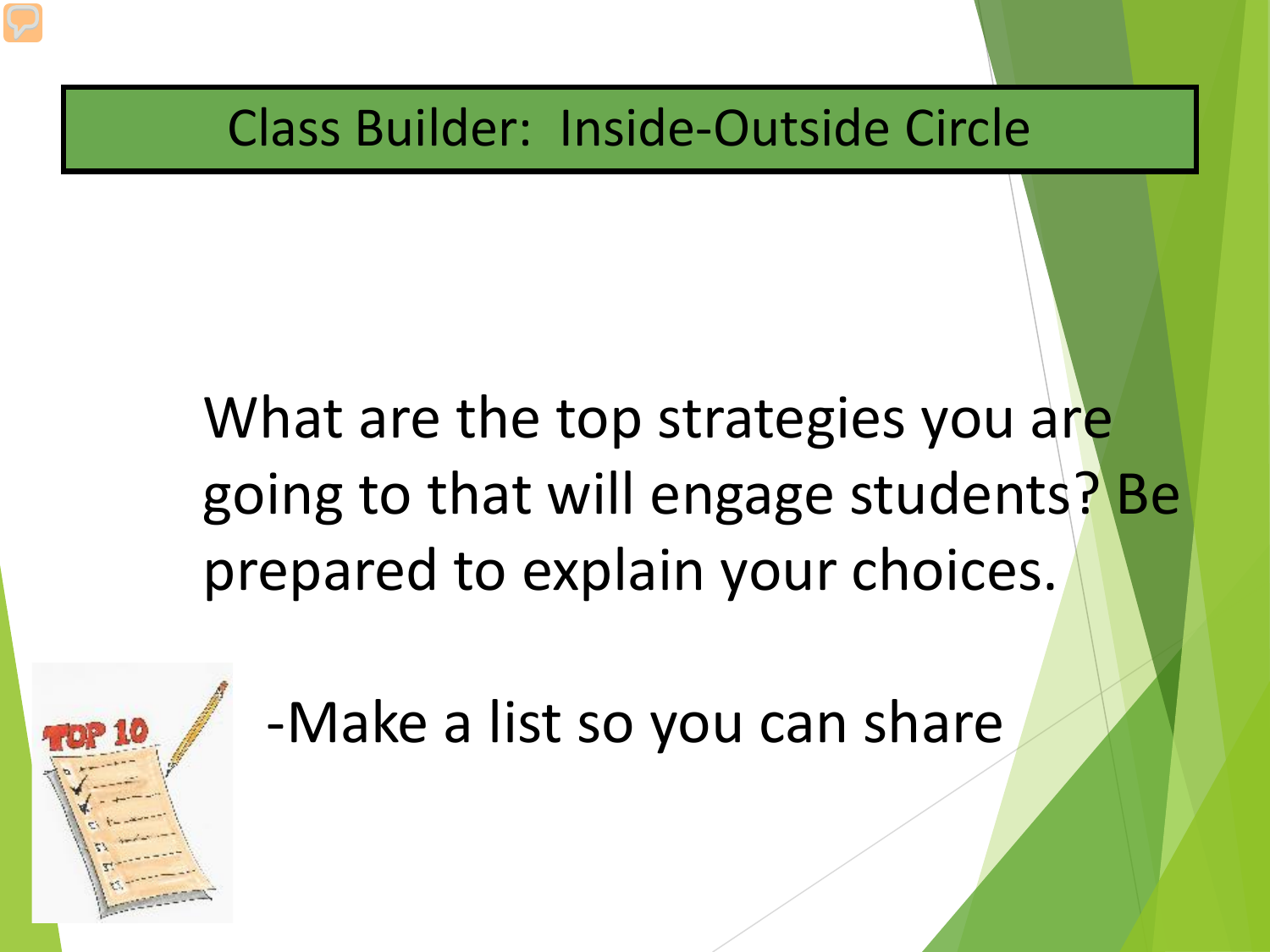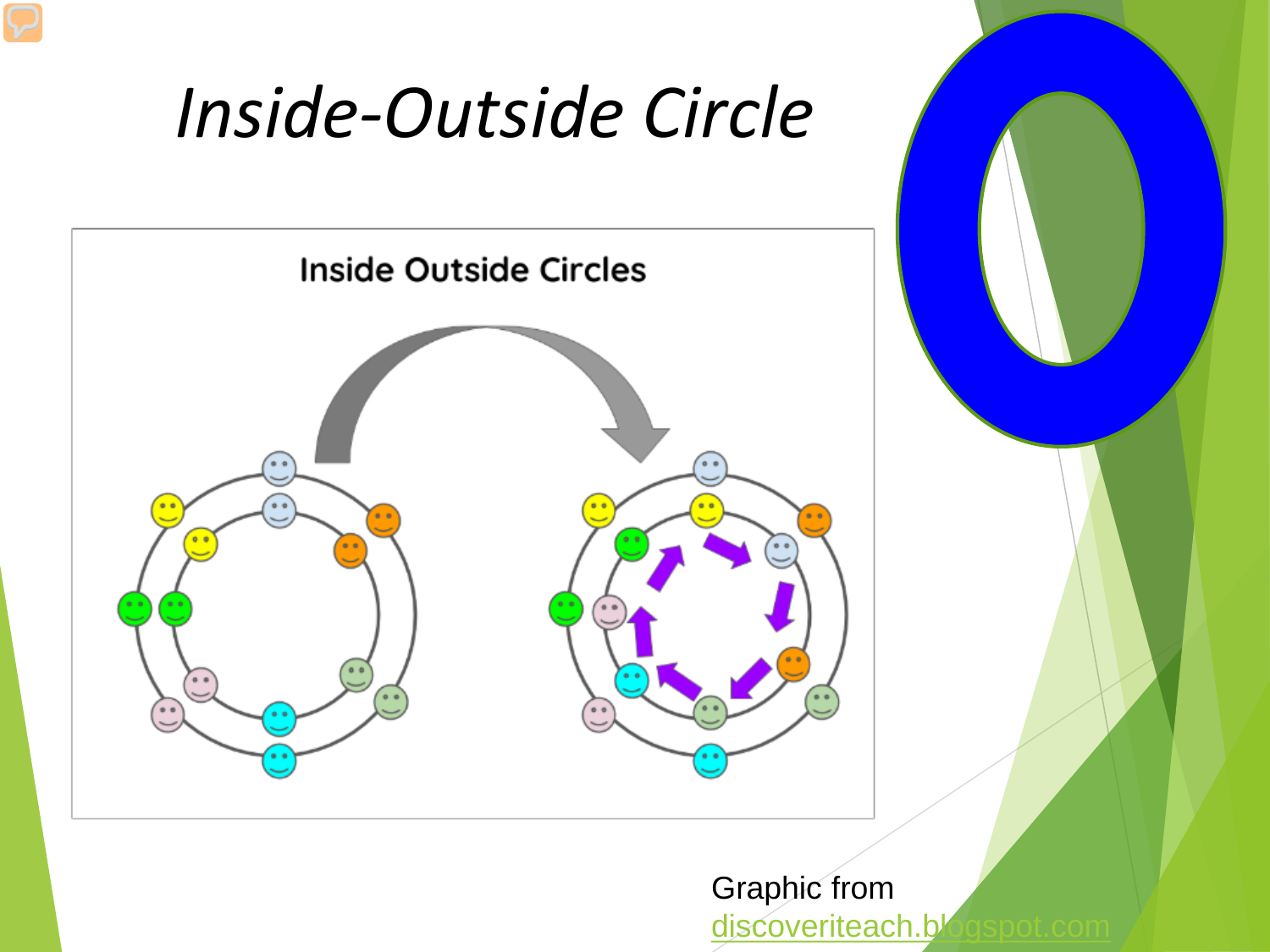# Whole Group Processing



How could you use this structure with your students? What kinds of topics might work? Is there a certain kind of question that might work better for your content area?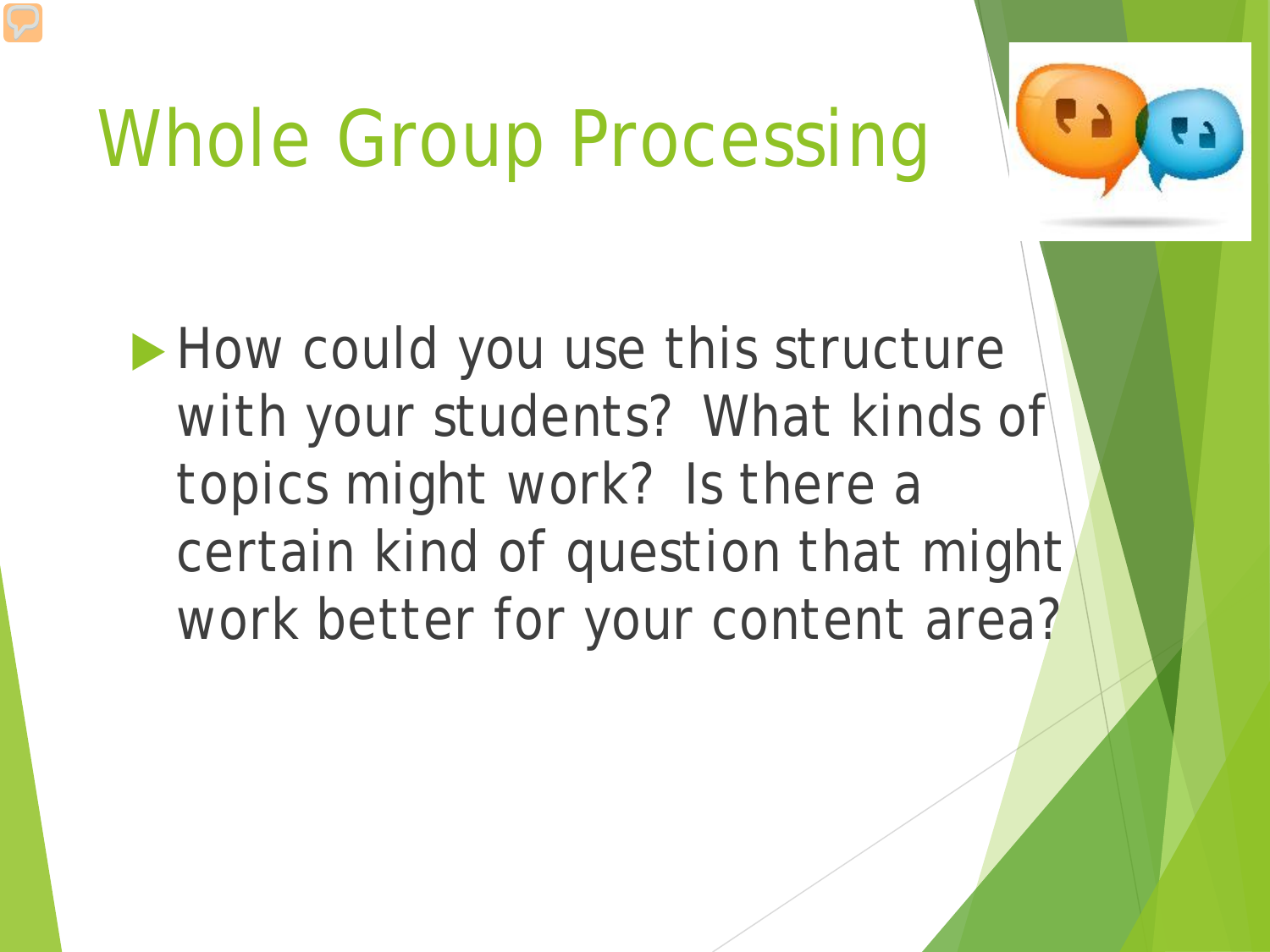# Reflection

"I like this class because there's something different going on all the time. My other classes, it's like peanut butter for lunch every single day. This class, it's like my teacher really knows how to cook. It's like she runs a really good restaurant with a big menu and all."

#### FCPS Student